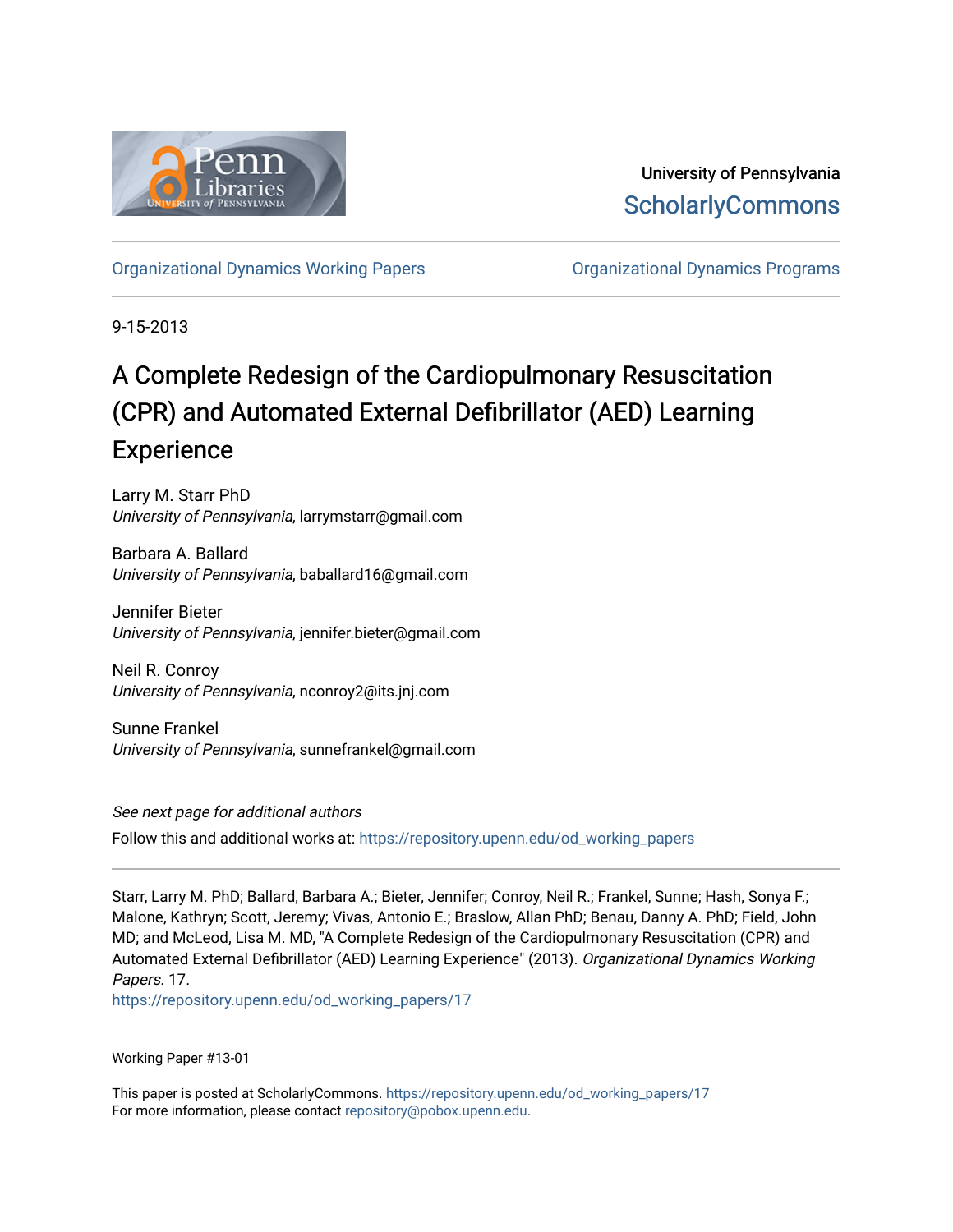# A Complete Redesign of the Cardiopulmonary Resuscitation (CPR) and Automated External Defibrillator (AED) Learning Experience

# **Abstract**

Survival following sudden cardiac arrest in the community can be framed as a complex systems problem for which systems thinking and design methodologies may be applied. Focusing on the subsystem of the learning experience of cardiopulmonary resuscitation and use of an automated external defibrillator (CPR/AED), we used a systems approach to understand the current state of learning and a design methodology to identify improvements. A systems diagnosis identified six elements within the learning experience - need for training, opportunity for training, training class characteristics, perceived competence, anticipated event characteristics, and perceived readiness to act – each of which had positive and negative meanings and outcomes. As the elements are interactive and complex, the expected central property of learning – likelihood to act - may not be realized because of significant conflicts and obstructions. Design methodology identified 250 elements for an ideal CPR/AED learning experience which could be arranged as a containing system with eight interactive categories. Based on a system thinking and design methodology approach we suggested ten changes to improve the current state of the CPR/AED learning experience.

### Keywords

cardiopulmonary resuscitation, automated external defibrillators, systems thinking, design, sudden cardiac arrest survival

### **Comments**

Working Paper #13-01

# Author(s)

Larry M. Starr PhD, Barbara A. Ballard, Jennifer Bieter, Neil R. Conroy, Sunne Frankel, Sonya F. Hash, Kathryn Malone, Jeremy Scott, Antonio E. Vivas, Allan Braslow PhD, Danny A. Benau PhD, John Field MD, and Lisa M. McLeod MD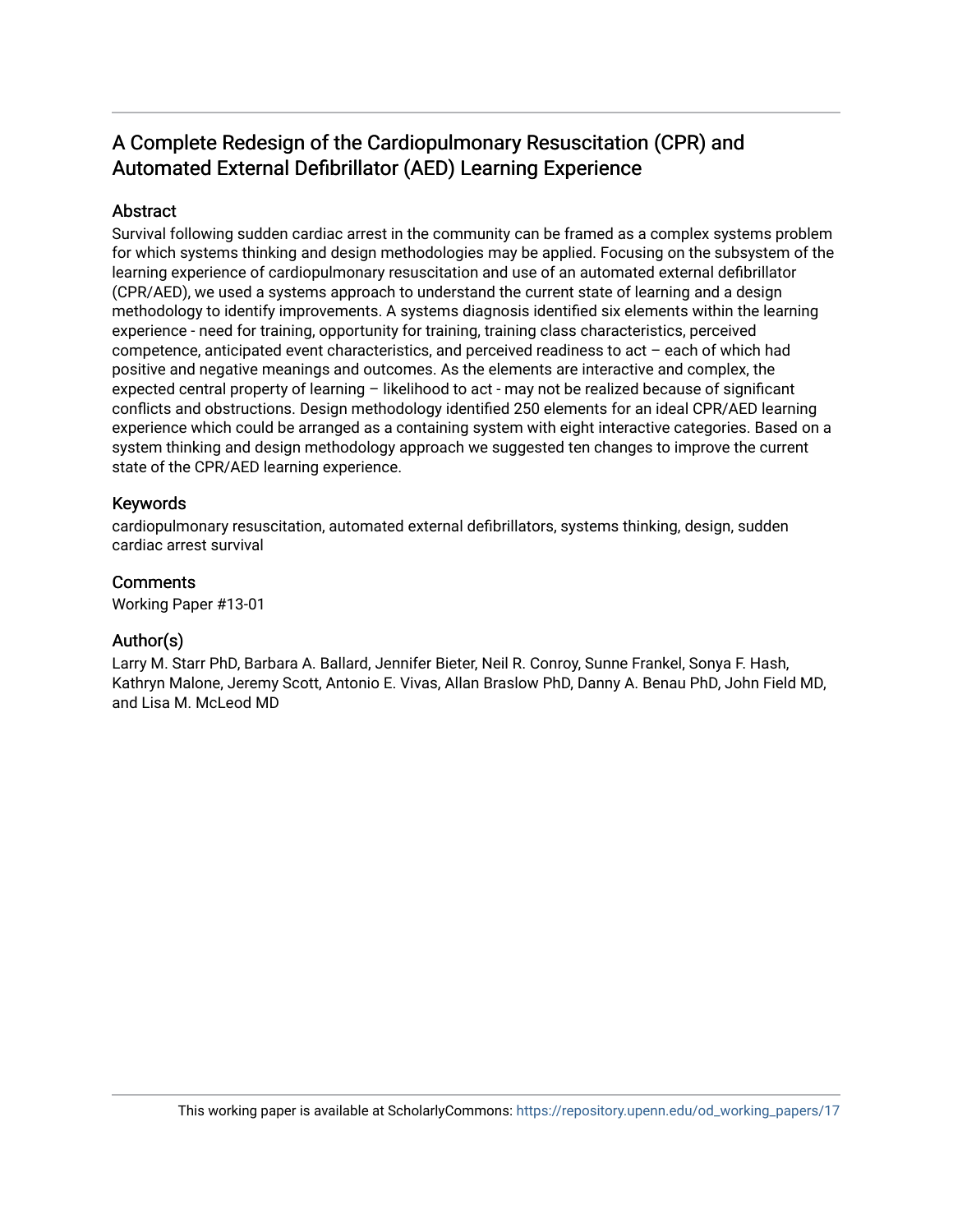# **A COMPLETE REDESIGN OF THE CARDIOPULMONARY RESUSCITATION (CPR) AND AUTOMATED EXTERNAL DEFIBRILLATOR (AED) LEARNING EXPERIENCE**

Larry M. Starr PhD; Barbara Ballard; Jennifer Bieter; Neil Conroy; Sunne Frankel; Sonya F.

Hash; Kathryn Malone; Jeremy Scott; Antonio Vivas; Allan Braslow PhD; John Field MD;

Danny A. Benau PhD; Lisa M. McLeod MD

Organizational Dynamics Graduate Studies, School of Arts and Sciences (LMS, NC, AV, AB); School of Social Policy and Practice (BB); and School of Nursing (JB, SF, SFH, KM, JS), University of Pennsylvania; Heart and Vascular Institute, The Pennsylvania State University (JF); Biomedical Writing Program, University of the Sciences (DAB); The Children's Hospital of Philadelphia (LMM<sup>a</sup>)

<sup>a</sup> Now at School of Medicine, University of Denver

Key words: cardiopulmonary resuscitation, automated external defibrillators, systems thinking, design, sudden cardiac arrest survival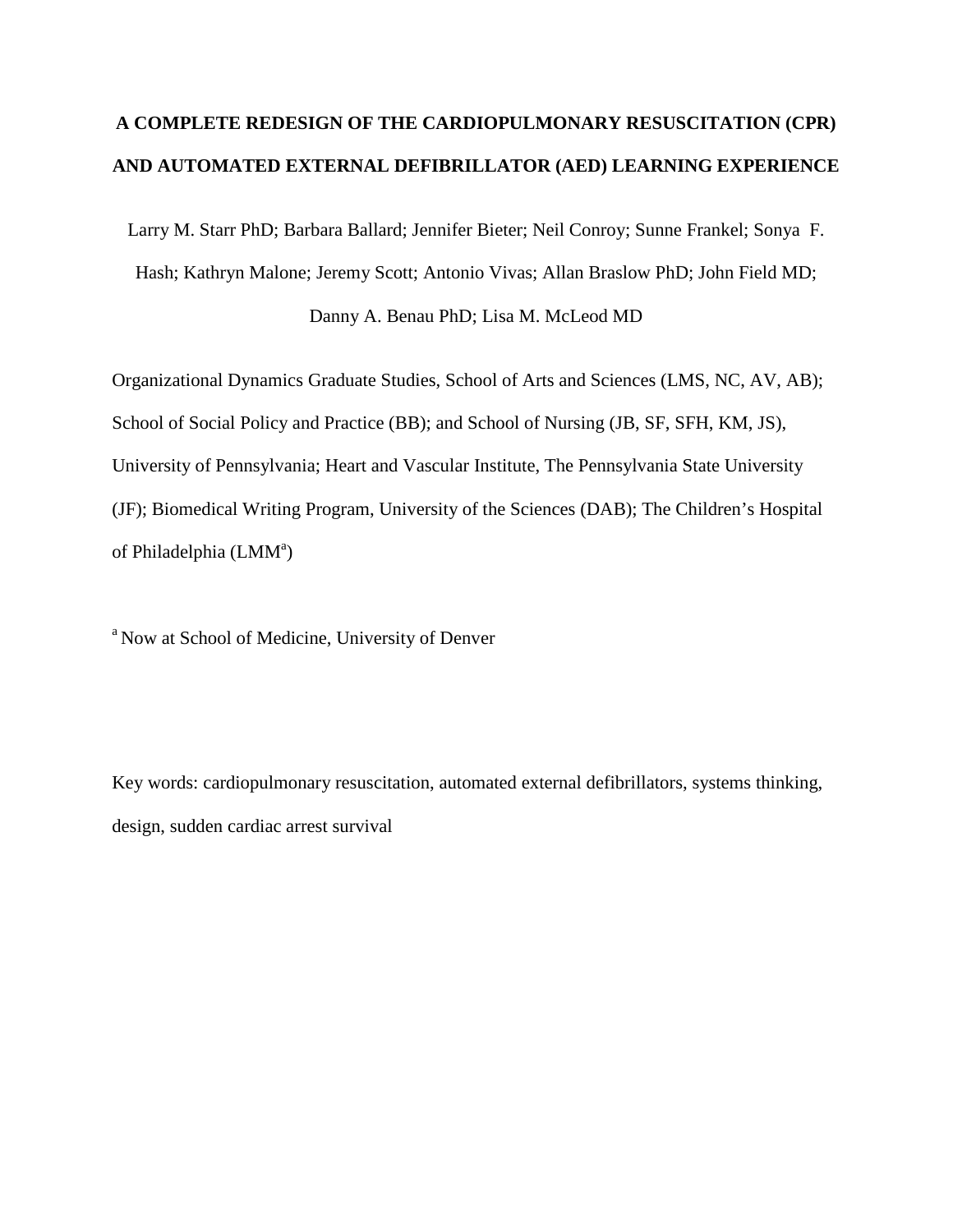# A COMPLETE REDESIGN OF THE CARDIOPULMONARY RESUSCITATION (CPR) AND AUTOMATED EXTERNAL DEFIBRILLATOR (AED) LEARNING EXPERIENCE

### **Abstract**

Survival following sudden cardiac arrest in the community can be framed as a complex systems problem for which systems thinking and design methodology may be applied. Focusing on the cardiopulmonary resuscitation and automated external defibrillator (CPR/AED) learning experience, we used a systems approach to understand the current state of learning and a design methodology to suggest improvements. Systems diagnosis identified six elements within the learning experience that due to conflicts and obstructions explain why the expected central property of learning, likelihood to perform, may not be facilitated. Design methodology identified 250 elements for an ideal CPR/AED learning experience which could be described as a containing system with eight interactive categories and three sub-categories. Drawing from the ideal design, we suggest ten changes to improve the current CPR/AED learning experience.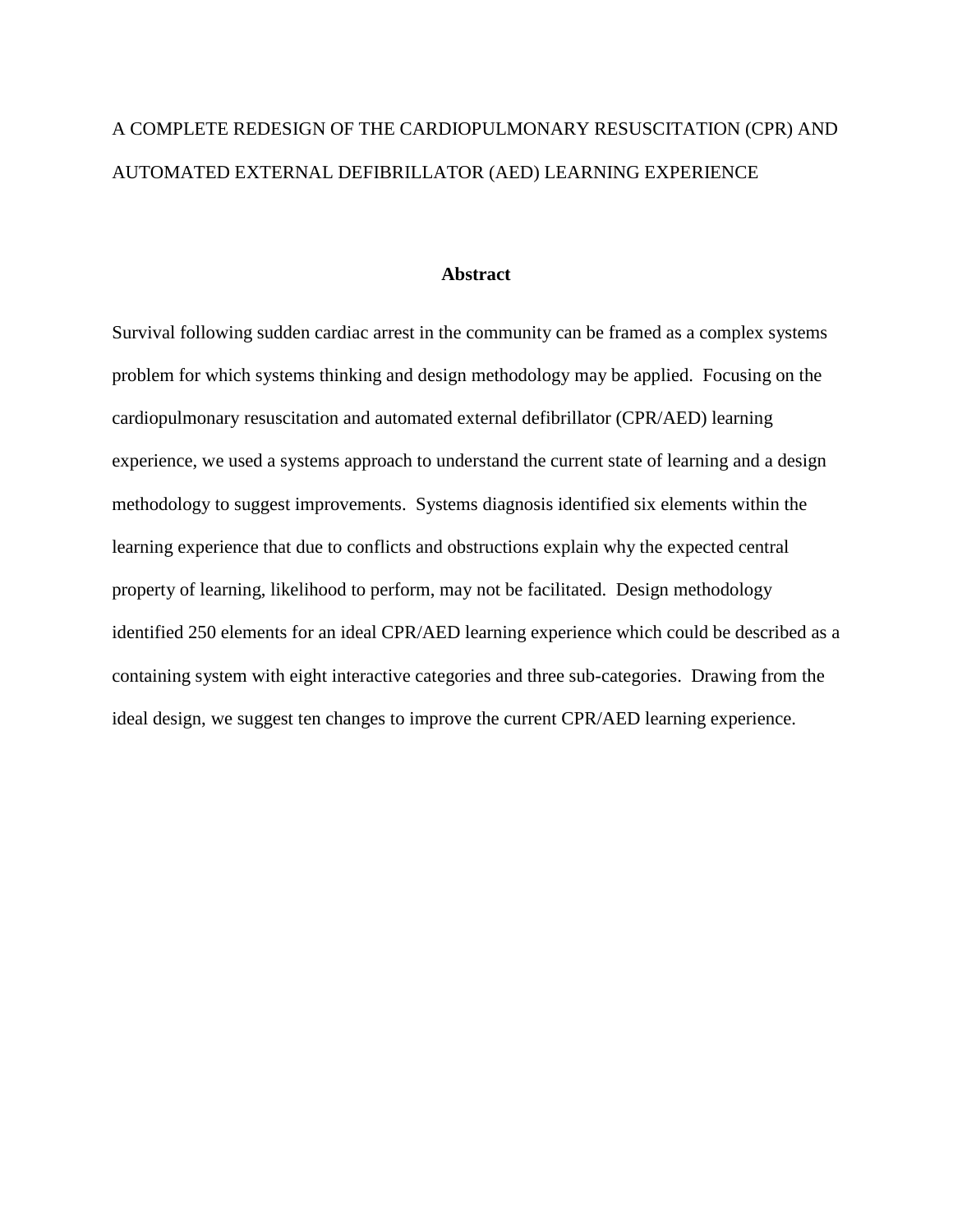# A COMPLETE REDESIGN OF THE CARDIOPULMONARY RESUSCITATION (CPR) AND AUTOMATED EXTERNAL DEFIBRILLATOR (AED) LEARNING EXPERIENCE

The 2013 updated statistics on heart disease and stroke provided by the American Heart Association<sup>[1](#page-26-0)</sup> indicate that an estimated 83.6 million Americans ( $>1$  in 3) have 1 or more types of cardiovascular disease (CVD) and that each day an estimated 2150 Americans die. On an annual basis, approximately 635 000 Americans have a first hospitalized myocardial infarction or coronary heart disease death, 280 000 have a recurrent attack, and an additional 150 000 experience a silent first myocardial infarctions. This calculates to 1 coronary event approximately every 34 seconds, and 1 death every 90 seconds.

US and Canadian community EMS systems that collect incidence data report that 15-16% of cardiac arrests occur out-of-hospital (OOH) in public or occupational sites<sup>[2,](#page-26-1)[3](#page-26-2),[4](#page-26-3)</sup> and overall survival is poor.<sup>[5](#page-26-4)</sup> While Seattle/King County reported a 57% survival rate,<sup>[6](#page-26-5)</sup> perhaps the highest in the world and nearly three times Boston's rate of  $21\%$ ,  $\frac{7}{7}$  $\frac{7}{7}$  $\frac{7}{7}$  Philadelphia reported [8](#page-26-7).56%-10.9%,  $\frac{8}{7}$ New York City, Chicago and Los Angeles each report under 3%<sup>[9](#page-26-8)</sup> and the US national average is a dismal  $7.9\%$ <sup>[10](#page-26-9)</sup> a number that has not changed significantly in more than 30 years and which translates into the death of approximately 300,000 people annually.<sup>1,2,[11](#page-26-10)</sup>

What is our method of inquiry for this intractable problem? With few exceptions, we think analytically a word that means to deconstruct into small parts and which holds the assumption that the (whole) problem is equal to the sum of its parts. SCA survival, therefore, can be understood by reduction into additive response elements, described primarily in terms of a time-related, "chain of survival" response paradigm $^{12,13}$  $^{12,13}$  $^{12,13}$  $^{12,13}$  $^{12,13}$  of early recognition and call for emergency medical services (EMS); early initiation of basic life support (BLS) cardiopulmonary resuscitation (CPR); early defibrillation via an automated external defibrillator (AED); early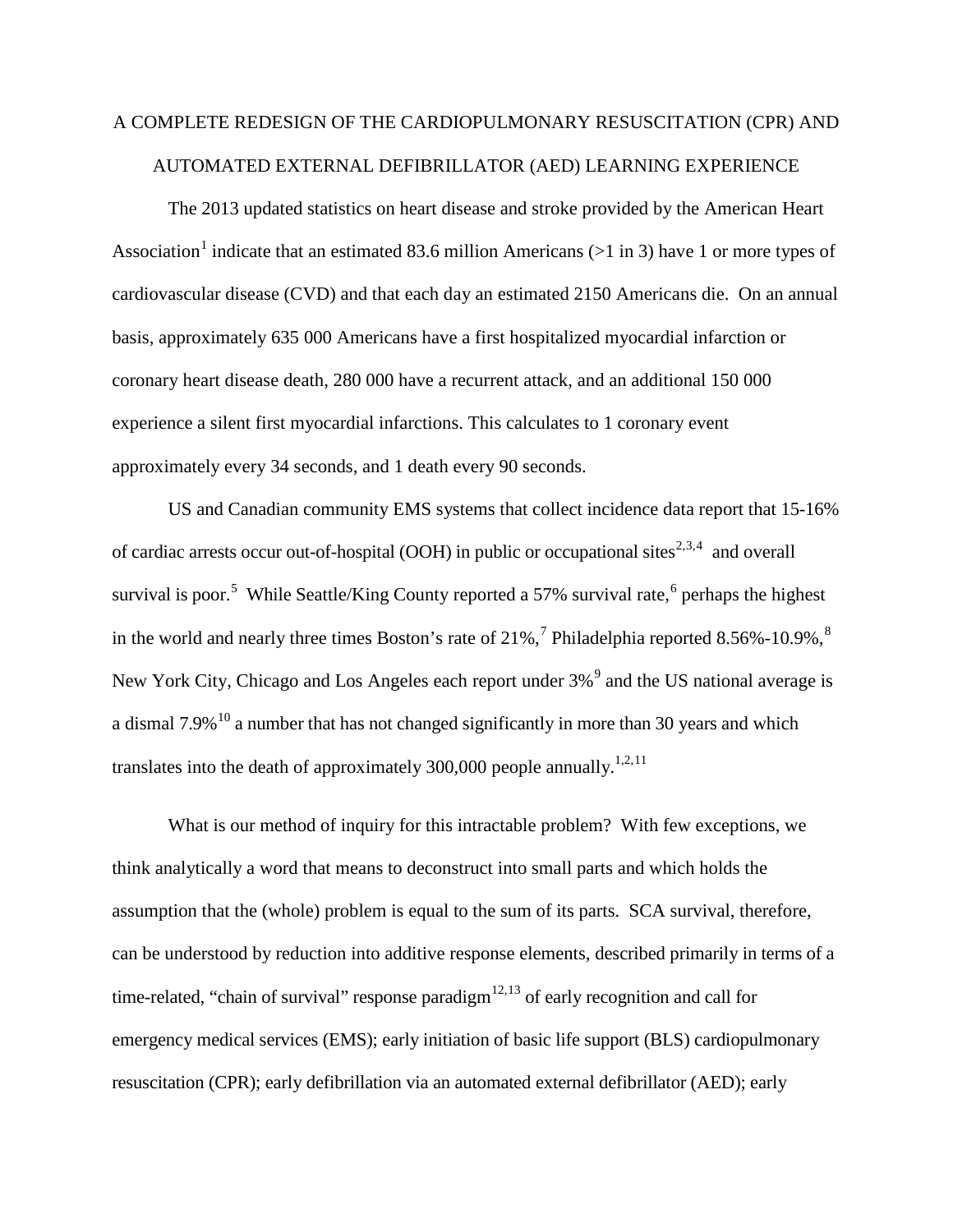advanced (cardiac) life support (ALS) primarily involving drug intervention protocols; and following the release of the *2010 American Heart Association Guidelines for Cardiopulmonary Resuscitation and Emergency Cardiovascular Care*, [14](#page-27-0) integrated post-cardiac arrest care.

What is our method of intervention to solve this problem? Also with few exceptions to improve SCA survival we adhere to scientific and research methodology which holds the assumption that if each part of this framed problem is considered independently and is optimized, i.e., if the error/variability of each predictive element approaches zero then the outcome will approach its maximum positive value. Thus, the Seattle/King County research community examined data between 1976 and 1991 then generated a linear equation<sup>[15](#page-27-1)</sup>

Survival Rate =  $67\%$  at collapse – 2.3% per minute to CPR – 1.1% per minute to defibrillation  $(AED) - 2.1\%$  per minute to ALS.

They explained its meaning as follows:

The regression constant, 67%, represents the probability of survival in the hypothetical situation in which all treatments are delivered immediately on collapse to patients with prehospital cardiac arrest…With delays in CPR, defibrillatory shock, and definitive care, the magnitude of the decline in survival rate per minute is the sum of the three coefficients (-2.2%, -1.1%, -2.1%), or -5.5%).

Analytic thinking (deconstruction) and scientific methodology (optimizing parts) have been applied to each element of the equation. For example, while many CPR courses are available within US communities, in 2005 to simplify access and optimize skill acquisition, the American Heart Association (AHA) began promoting video-based self-learning with the Family & Friends® CPR Anytime® kit, a product advertised  $a$  to "contain everything needed to learn basic CPR, AED skills and choking relief anywhere, from the comfort of your home to a large group setting … in just 20 minutes." In addition, in 2008, AHA reduced the four elements of patient assessment - responsiveness, airway, breathing, and circulation - to immediate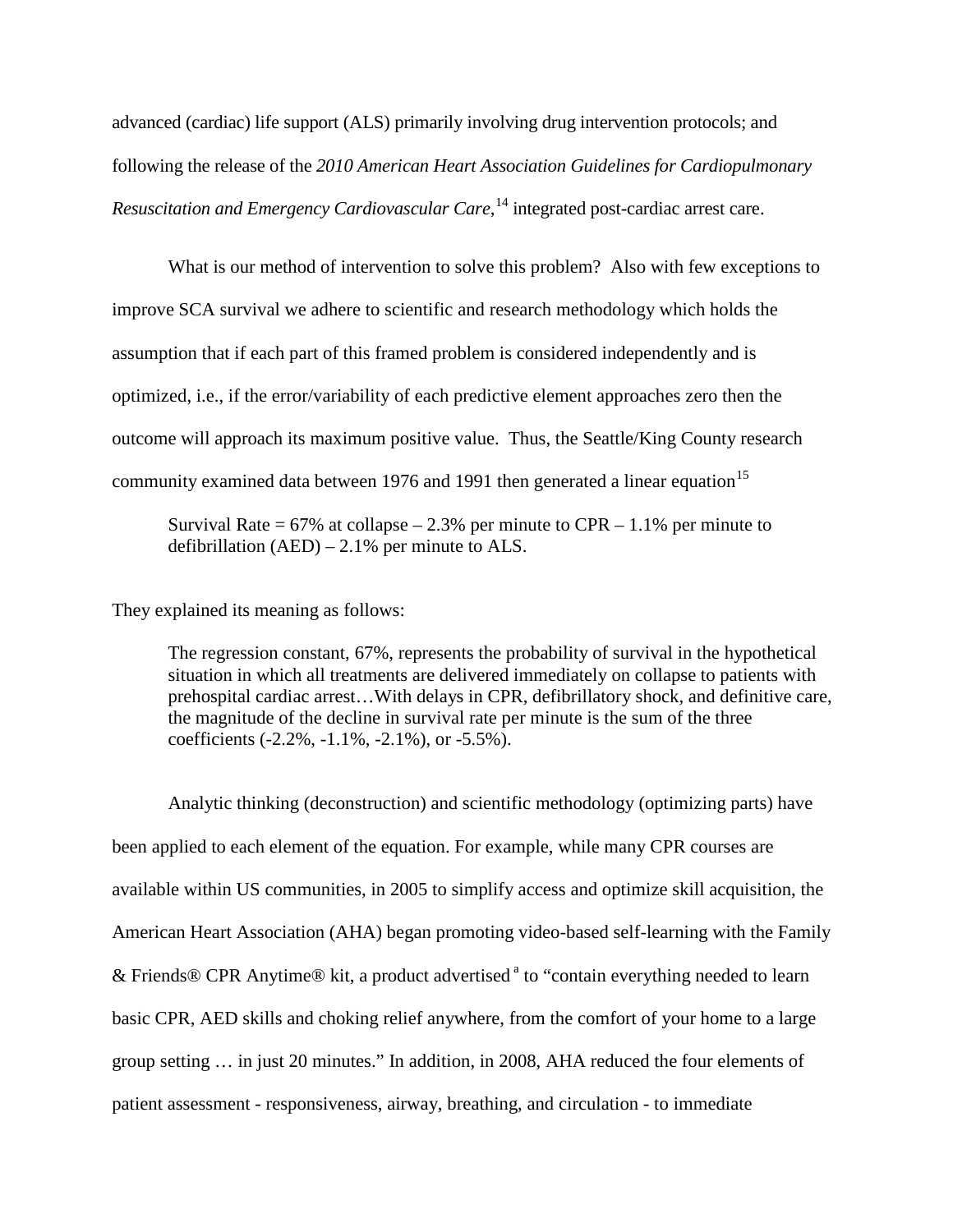performance of Hands-Only™ CPR with the statement that a bystander who witnesses the sudden collapse of an adult should dial 911 then simply, "push hard and fast in the middle of the victim's chest."<sup>a</sup>

Regarding defibrillation, AED device weight, transport barriers, and operational procedures have been reduced then optimized by manufacturers who produce smaller, lightweight, simplified automated devices with easy-to-follow audio and visual prompt instructions<sup>[16](#page-28-0),[17](#page-28-1)[,18](#page-28-2)</sup> and automatic devices which operate without any user decision making after pads are placed on the chest of the patient. As well, the International Liaison Committee on Resuscitation (ILCOR) which represents principal resuscitation organizations worldwide including the American Heart Association, European Resuscitation Council and the Heart and Stroke Foundation of Canada has recommended that "AED use should not be restricted to trained personnel. Allowing the use of AEDs by persons without prior formal training can be beneficial and may be lifesaving."<sup>[19](#page-28-3)</sup>

Despite spending billions of dollars through decades of focused research, promotion, marketing, and devoting enormous effort to simplify and optimize the additive elements of CPR and AED, the problem has not been solved. Excluding a small number of cities, the US national survival rate following OOH SCA since the 1970s has remained under 8%.

#### **Alternative Epistemology**

A report issued in 1999 by the Institute of Medicine<sup>[20](#page-28-4)</sup> argued that the problems in health care are not about parts; rather, they involve systems and to improve outcomes the focus should be on design: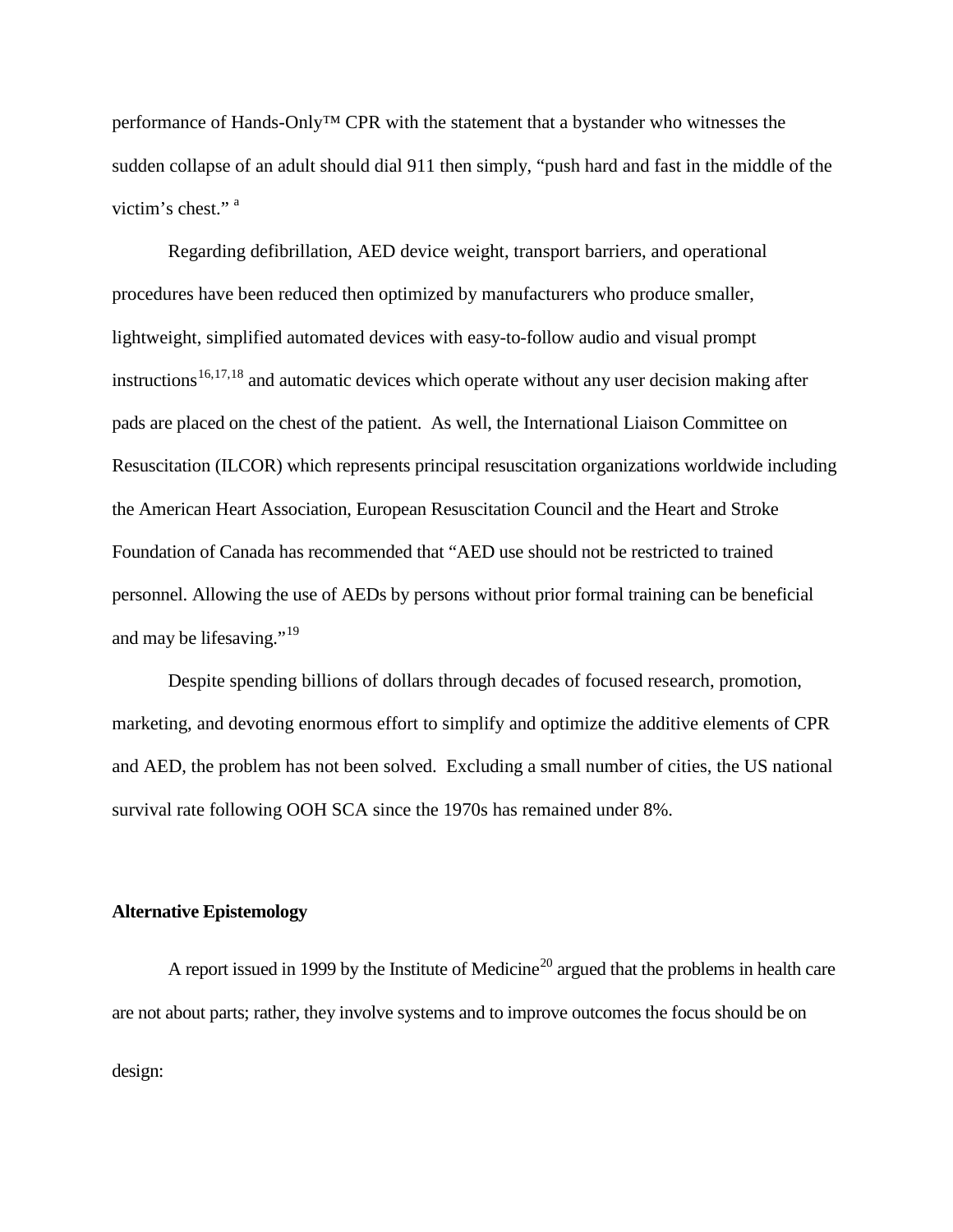… the majority of medical errors do not result from individual recklessness or the actions of a particular group--this is not a "bad apple" problem. More commonly, errors are caused by faulty systems, processes, and conditions that lead people to make mistakes or fail to prevent them … mistakes can best be prevented by (re)designing the health system at all levels to make it safer--to make it harder for people to do something wrong and easier for them to do it right.

The World Health Organization (WHO) makes a similar assessment. They argue that health care is a complex systems problem; yet, there is a common failure to appreciate the fundamental characteristics of their systemic nature, i.e., that they are "non-linear, unpredictable and resistant to change, with seemingly obvious solutions sometimes worsening a problem.<sup> $21$ </sup> They noted that improvement within a system is less likely when focusing on individual parts:

Given these complex relationships and characteristics of a health system, applying conventional approaches…will not take us far enough. These approaches are usually described as linear input-output-outcome impact chains...We need a radical shift in the intervention and evaluation approaches for health systems, along with an accompanying shift in mindset among designers, implementers, stewards and funders.

While we refer to a *health system* and *EMS system*, the meaning of *system* may not be fully understood or shared. A system is a whole consisting of a set of interconnected, interactive and interdependent parts. While there are several categories of systems each type has a central or essential property which is not present in any individual or group of its parts. Consider three examples. A mechanical system such as a clock has interconnected parts with the essential property of displaying and/or presenting time; no group of parts can do this. A biological cardiovascular system consists of interdependent organs and connecting tissues with the essential property of circulating and maintaining adequate nutrients and eliminating waste; none of the parts working alone or in a group can produce this complete outcome. A social-organizational system such as health care has been described by  $WHO^{22}$  as consisting "of all organizations, people and actions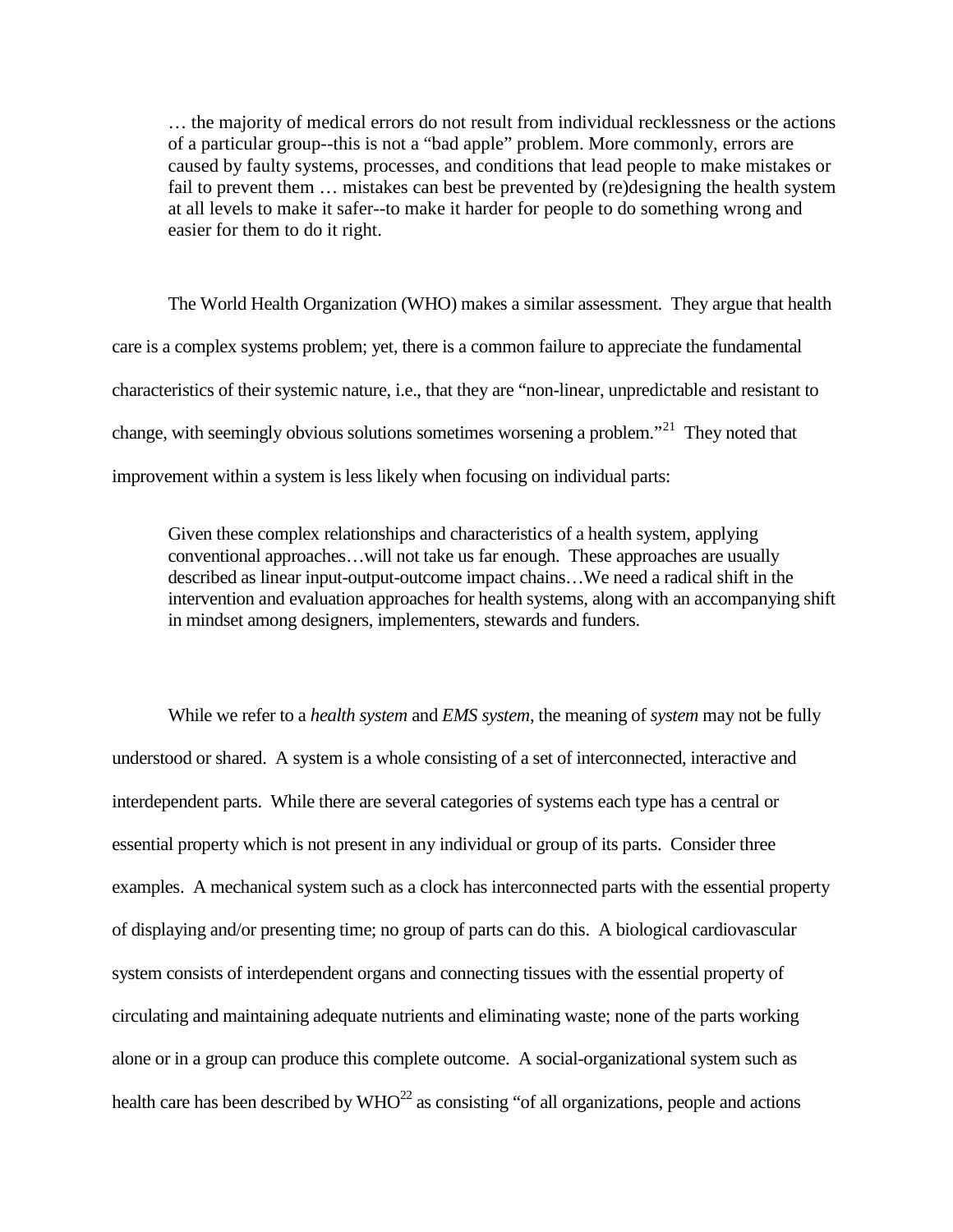whose primary intent is to promote, restore, or maintain health." The central property of a health care system is to "improve health and health equity in ways that are responsive, financially fair, and makes the best or most efficient use of available resources." As with other kinds of systems, no part or parts working separately can produce this.

The effectiveness of a system is primarily based on the product of interactions of the parts; outcomes are based on how well they work together rather than how well they work individually. Furthermore, organizational systems, unlike mechanical and biological systems, contain people and groups who have their own interests and purposes. Attracting or adding the best people or groups of people does not necessarily lead to the best organizational systems unless they decide to collaborate and to work well together. And as organizational systems are tightly-linked, i.e., there is a high degree of connectivity, when trying to improve a single part or set of parts (a "sub-system") there can be unintended consequences such as decreasing or sub-optimizing the performance of the whole system. [22](#page-29-1) 

When SCA survival is framed as an organizational systems problem it suggests several concerns. One is that addressing this problem only with analytic thinking and linear methodologies "will not take us far enough." Worse, it can produce a Type 3 error<sup>[23](#page-29-2)</sup> characterized by wasted effort seeking the right answers to the wrong problem an example of which is to model survival with a regression equation when the underlying assumptions for applying regression do not hold.<sup>24</sup> Another is that independent improvements or optimization of each part of a presumed chain sequence when the problem is systemic and the parts are interdependent can have the unintended and paradoxical effect of decreasing overall survival rate. A third is that trying to understand and improve a system by focusing on sequential response steps can miss elements and relationships not identified within the defined problem set.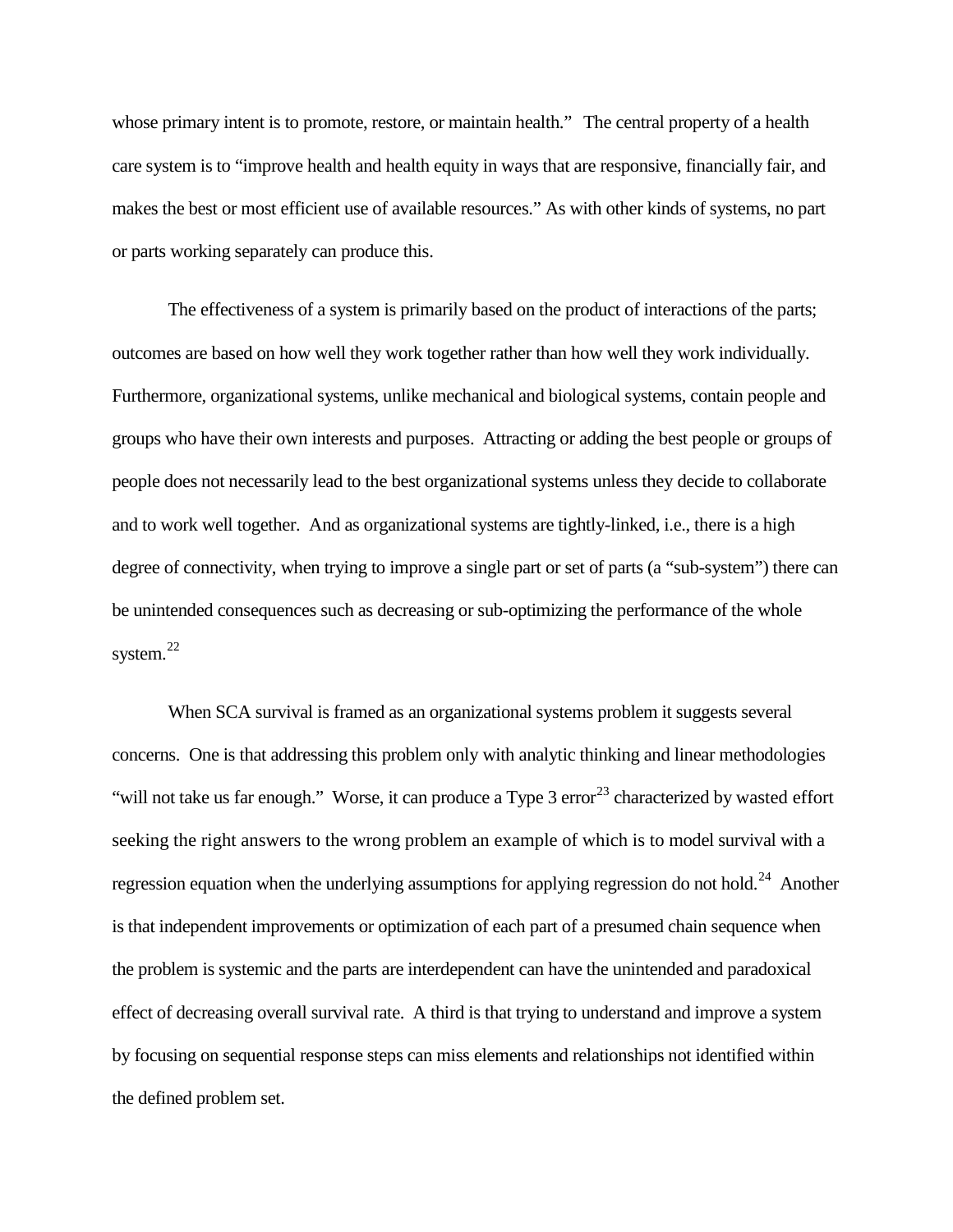Systems thinking and design methodologies have been part of organizational and management research and practice for more than 40 years.<sup>[25](#page-30-0)</sup> While commonly taught in academic business education, these approaches are rarely discussed or included in graduate medical education.<sup>[26](#page-30-1),[27](#page-30-2)</sup> Nevertheless, when systems thinking and design are applied to health systems, outcomes have been creative and positive.<sup>[28](#page-30-3)[,29](#page-30-4)</sup> One ongoing application is the redesign of the United Kingdom's National Health Service  $(NHS)^{30}$  $(NHS)^{30}$  $(NHS)^{30}$  where its application is aimed at bringing about a "revolution" in health care.

That SCA survival is more complex than commonly portrayed - that it may not be fully understood as the sum of four or five parts; that a linear chain metaphor may be too simple - is beginning to receive attention.<sup>[31,](#page-30-6) [32](#page-30-7)</sup> For example, when the SCA problem is examined in more detail, at least 50 "known or speculative" and additional "yet to be identified" factors not included in the chain can be acknowledged as influencing SCA survival.<sup>[33](#page-30-8)</sup> In addition, in 2003, ILCOR described a cognitive framework using a hypothetical formula for survival (FfS) and in 2006 held a Formula for Survival Working Group symposium.<sup>34</sup> The FsS suggests that SCA resuscitation survival is the product of three interactive elements: science (ECC and CPR guideline quality) x education (efficiently provided to caregivers) x local implementation (the additive elements of the chain of survival).

Nevertheless, most reported improvement efforts continue to focus on part optimization assuming the SCA survival problem is about a chain of "bad apples." This thinking does not allow for deep understanding of the systemic nature of healthcare generally and SCA survival specifically nor does it consider how a methodology of redesign can be applied to eliminate opportunities for failures or errors to exist. We posit that if OOH SCA survival is framed as a systems problem, if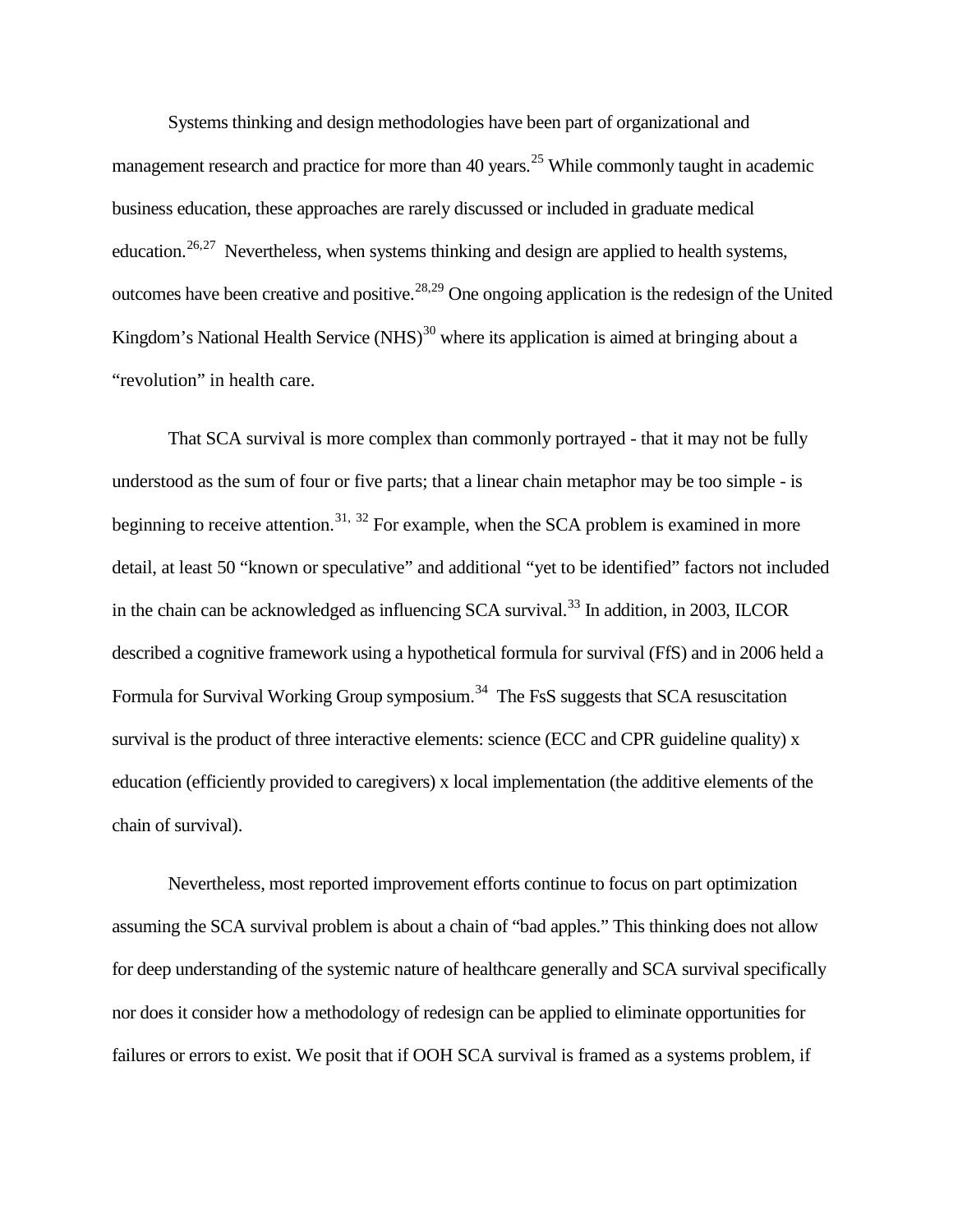thinking systemically is the method of inquiry and if design is the method of intervention then improvement may result. $^{35}$  $^{35}$  $^{35}$ 

That for at least 30 years, there has been little improvement in the rate of survival following OOH SCA; that fewer than 30% of people in OOH SCA receive bystander CPR; and that only approximately 4% have an AED applied before emergency medical services (EMS) arrival in the language of organizational systems thinking is called a wicked problem<sup>[36](#page-31-1)</sup> or a mess.<sup>[37](#page-31-2),[38](#page-31-3)</sup> A wicked problem is one that is ill defined (there is no clearly prescribed way forward), involves stakeholders with different perspectives, and has no optimal solution.<sup>[39](#page-31-4)</sup> A mess

is a system of constantly changing, highly interconnected problems, none of which is independent of the other problems that constitute the entire mess. As a result, no problem that is part of a mess can be defined and solved independently of the other problems. Accordingly, the ability to manage messes requires the ability to think and to manage systemically; this in turn requires that one understand systems thinking.  $40$ 

#### **Methodology**

When OOH SCA survival is framed as a complex systems problem then overall improvement cannot be accomplished by improvement of any sub-system. Nevertheless, we report a pilot study in which changing the methods of inquiry and method intervention from analytic/research to systemic/design for the CPR/AED learning experience produced novel recommendations for improvement.

We report use of interactive planning methodology because of its sensitivity to complex organizational systems with multiple stakeholders.  $4^{1,42}$  The four steps are (1) formulate the design of the current state; (2) design the ideal state; (3) prioritize the gaps and resources required to move from the ideal to the current; (4) plan the implementation and controls for change. Strategically, changes are applied backward from what is ideally desired rather than forward from what currently exists.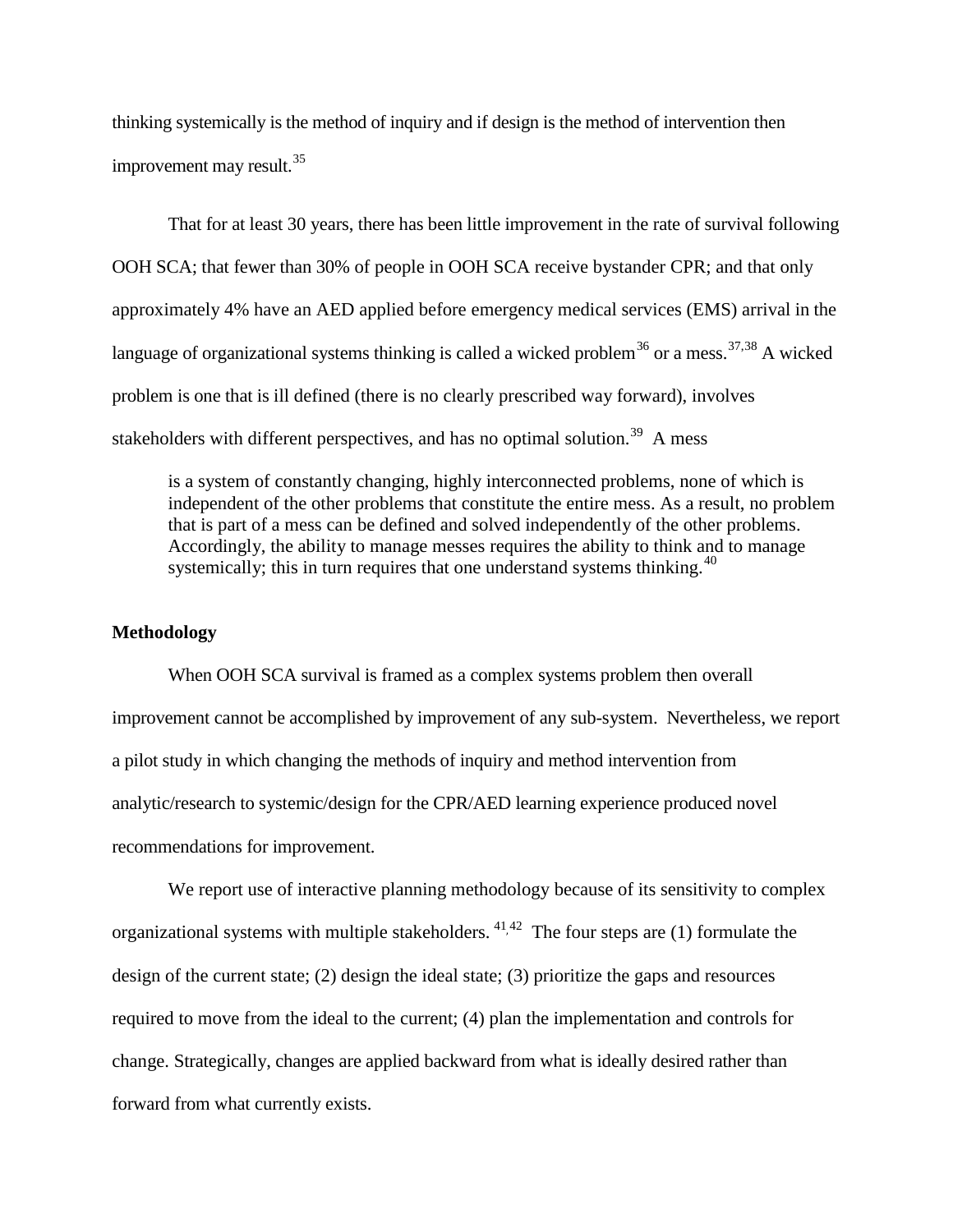#### Current State Design

Similar to a medical diagnosis, the current state formulation is a deductive, discovery and testing process involving collection of quantitative and qualitative data from interviews, operational, and historical sources. This includes identification and explanation of the elements and their interactions that are actual and likely contributors to the positive outcomes of the CPR/AED learning experience, as well as obstructions, conflicts and confusions that impede or impair the learning experience.

Individual interviews were conducted with a convenience sample of 44 adults (16 male; 28 female), with an age range of 18 years to 50 years, most of whom were college educated or had professional non-medical occupations. Half (22) had previous CPR/AED training. Open-ended questions were used to gather perceptions about the elements, relationships, structure, operation, and meanings of the anticipated (by those who were not trained) and actual (by those who were trained) CPR/AED learning experience.

The primary reason cited by those who attended a CPR/AED class was to meet a job requirement. The secondary reason was a perceived moral obligation that being trained was "the right thing to do" or a "responsibility" of a member of the community. The most common reason reported for not being trained was absence of a directive: it was not required either by policy or moral expectation. Some reported that they would learn in the future when they had children because as a parent they would feel a sense of personal responsibility. A second reason was degree of convenience: if training was not offered at their workplace they reported there was no opportunity to take a class. If a fee was associated with a taking a class it was cited as a barrier. However, those who needed to be trained for personal or professional reasons identified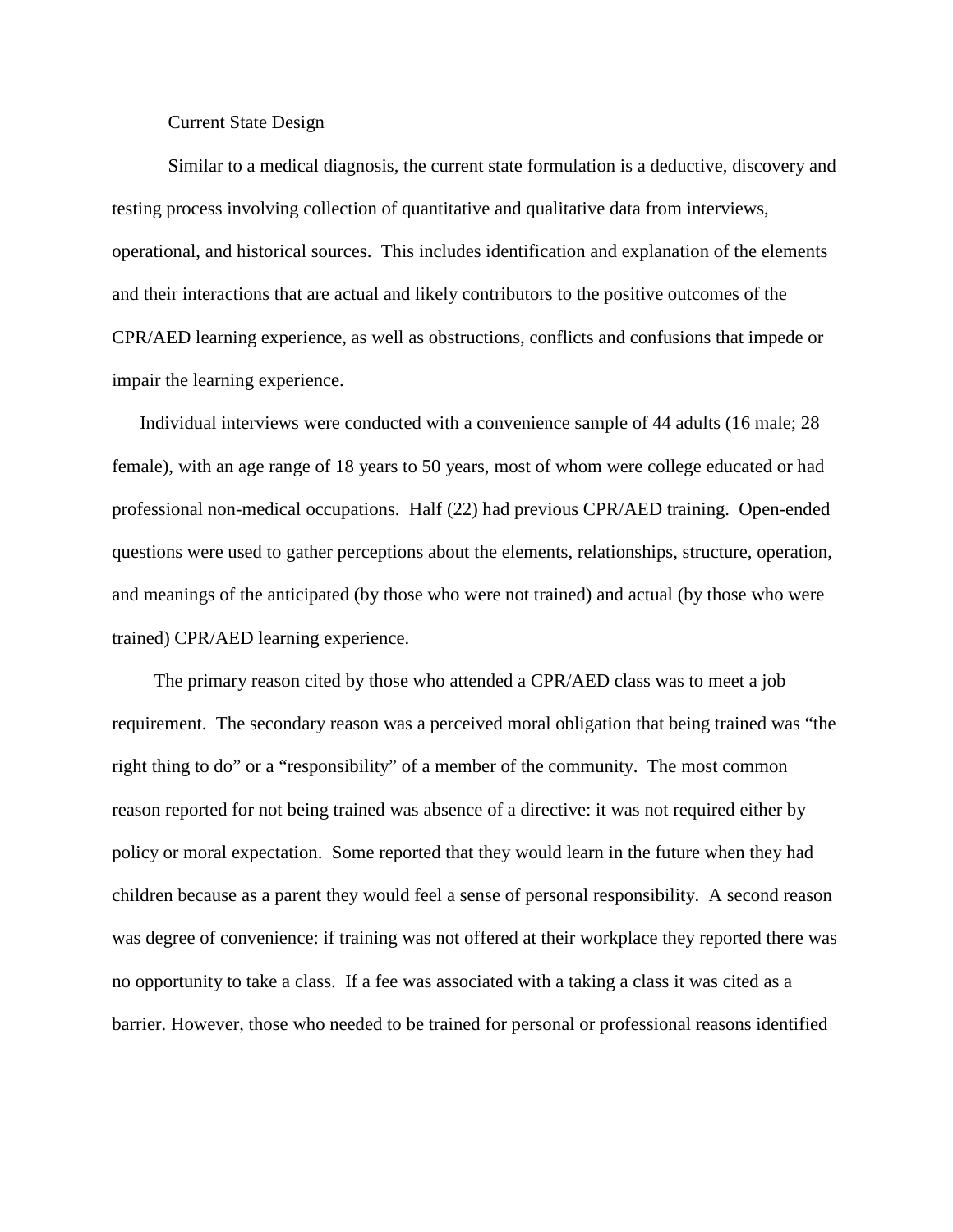available classes elsewhere. A third reason to avoid training was that others were trained so it was not necessary for them.

Those who completed a class at their workplace reported it was easy to register and to participate. Those who were trained at a non-work location such as civic or religious organization reported they responded to an offer or searched for a class online. Finding a class, registration and fee payment were reported to be easy.

The CPR/AED class experience is influenced by the classroom environment, the interactions with and feedback from the instructor, training materials, the CPR manikin<sup>[43](#page-32-0)</sup> which may be shared with others, and the AED or AED training device of which at least 15 different models are currently available.<sup>[44](#page-32-1)</sup> Most of those who were trained reported surprise that becoming "CPR certified" was possible after such little training time and evaluation. Many who were required by their job to be CPR/AED reported that when their card expired, employers did not ask about or require retraining. Few who were trained for personal reasons expressed interest in taking or paying for a retraining class or indicated the class met their anticipated moral expectations. Most reported they would recommend CPR/AED training to one who had never taken a class, but not the specific class they had taken. The obstructions and conflicts in their experience included too many people, too small a room, lack of feedback and disinterested instructors, lack of realistic practice, and a general sense that the training was not engaging. Most reported after training they had a general sense of CPR; few said they felt prepared to act if they were presented with a situation in which CPR was needed. This feeling was intensified by those who had completed training several months in the past. Most reported that they would attempt CPR on a loved one but probably not on a stranger or in a public space.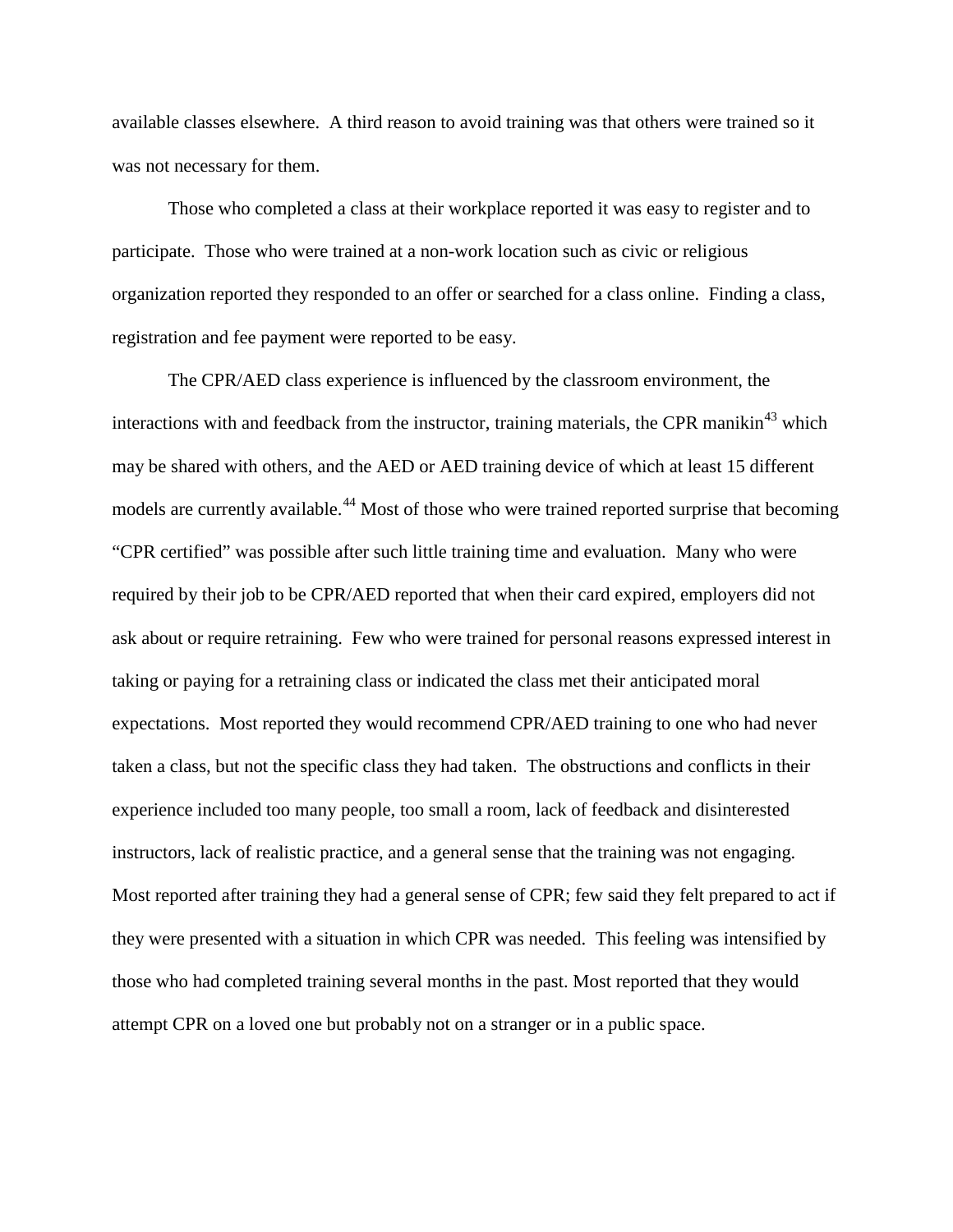The formulation of the current design (Figure 1) presents the complex system in comparison to the linear sequence that mere participation in a training class makes one ready to act. The formulation revealed seven elements each of which has positive, facilitating and negative, denoted with (-), conflicting characteristics. Awareness (1) that SCA is a threat to interests of oneself or others of importance prompts consideration of (2) whether one needs to know CPR/AED. This is influenced by external job requirements and internal moral obligations. One commonly reported learning conflict occurs when an employer does not require or enforce the training or retraining requirement and if there is no moral imperative. If the person seeks access or opportunity to complete a class (3), this is affected by location convenience and responsibility for cost. The overall training experience is also a product of three interactive elements: (4) characteristics of the training class x (5) perceived characteristics of the imagined future SCA event x (6) self-perception of competence to carry out the required performance. The class experience is influenced by the nature and use of the materials, room environment, instructor quality including how feedback is provided, and technology including equipment rehearsal. The perceived characteristics of the future SCA event are influenced by what has been experienced or what one imagines will be a victim's physical characteristics (will there be blood?), relationship (is the person a family member or friend?) and by regulatory considerations (will I be protected from liability at work or elsewhere?). These interact with self-competence which is also influenced by external obligations to be trained if in conflict with personal interests (fears) to avoid SCA or other emergency events. These experiences and perceptions contribute to overall readiness to act (7) which produces a positive (or negative) feedback loop to need to know (2) by retraining.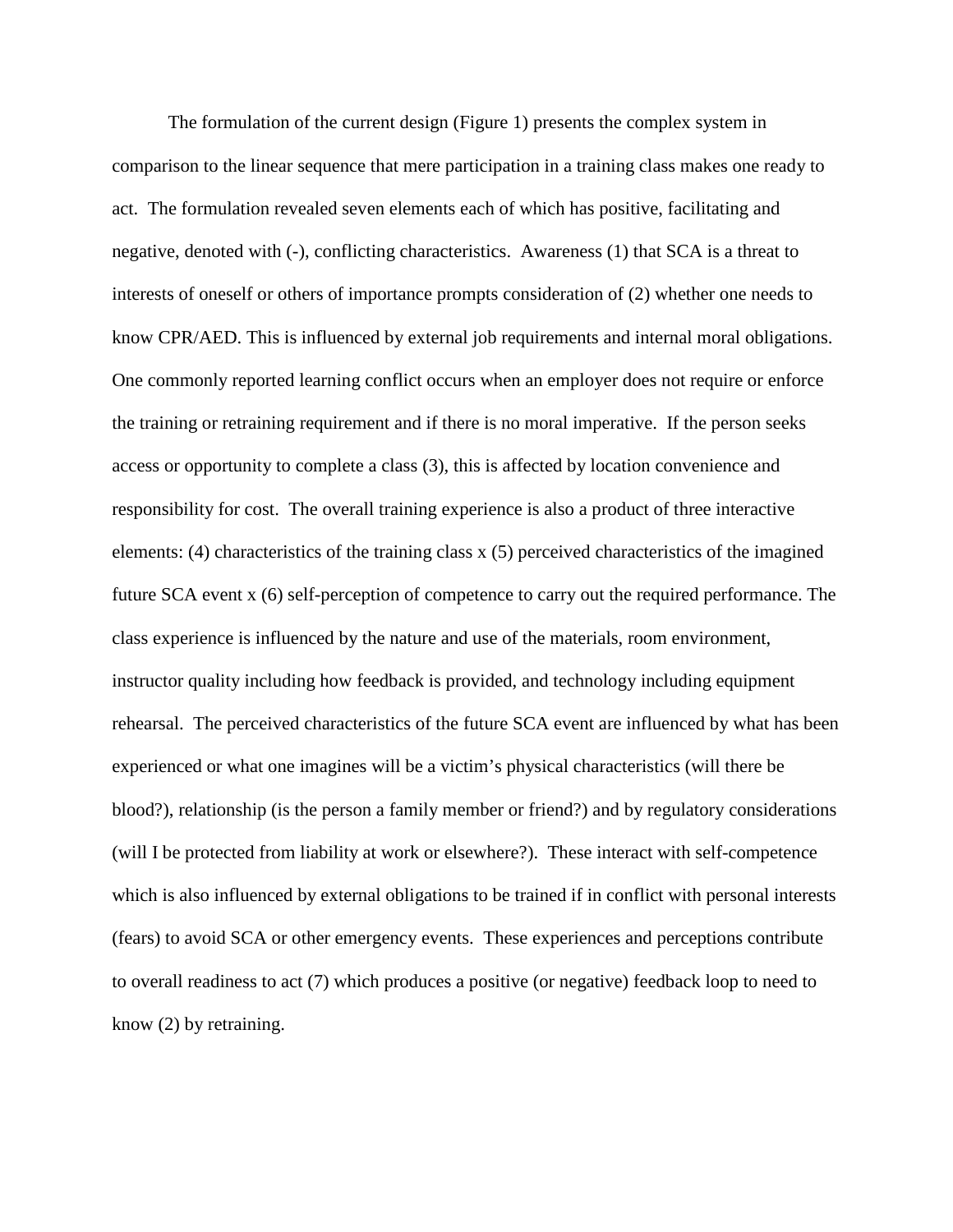

Figure 1. Current CPR/AED Learning Experience

The conflicting interactions and obstructions among the elements are in Table 2.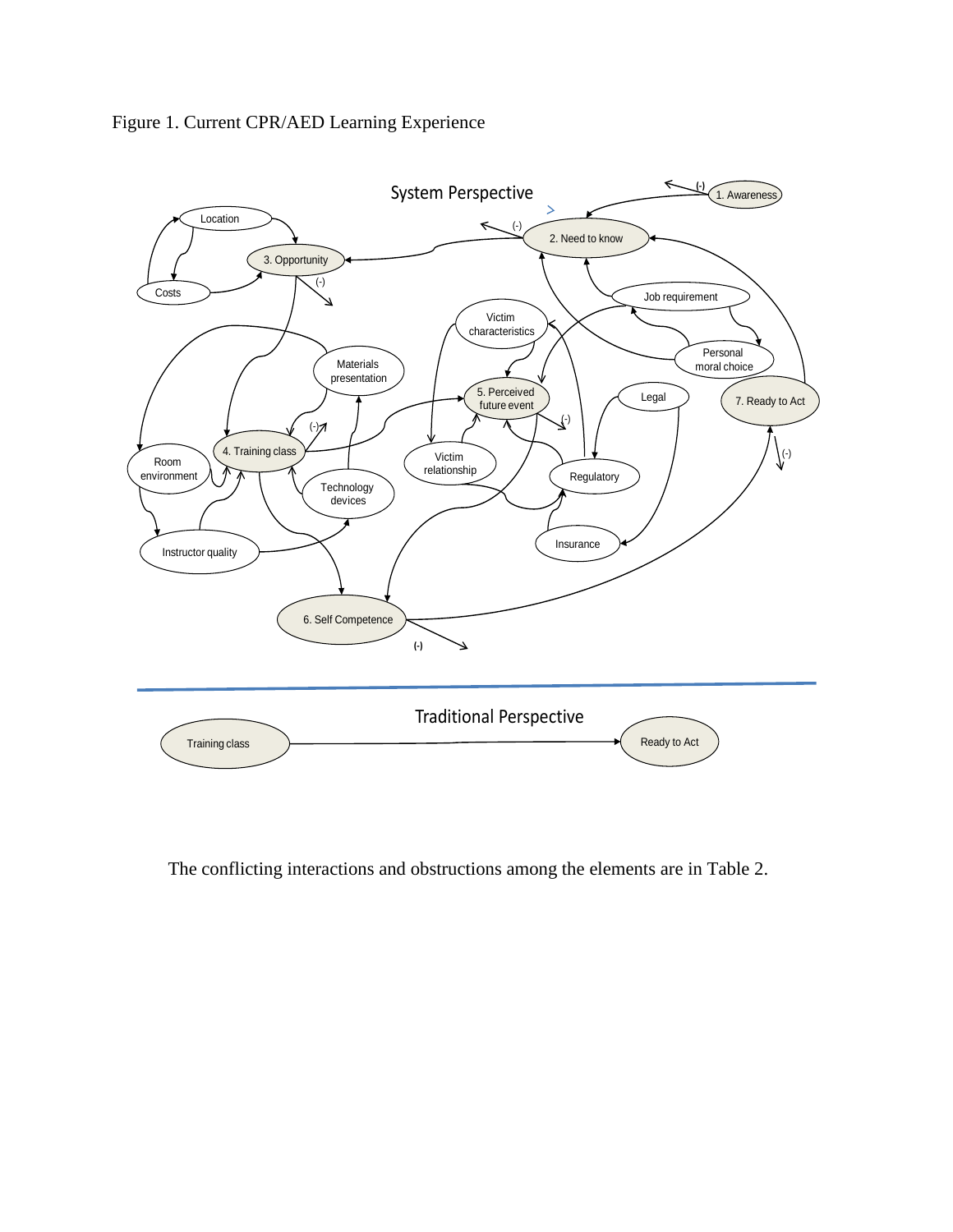Table 2. Conflicts and Obstructions within the CPR/AED Learning Experience

| Need to be Trained:<br><b>Internal and External</b>                                                                                                                                                                       | <b>Opportunity for Training</b><br>and Class Training<br>Characteristics                                                                                                                                                                                                      | Anticipated Elements of an<br>Emergency Event,<br>Perceived Competency<br>(ability and knowledge) and<br><b>Perceived Readiness</b><br>(motivation)                                                |
|---------------------------------------------------------------------------------------------------------------------------------------------------------------------------------------------------------------------------|-------------------------------------------------------------------------------------------------------------------------------------------------------------------------------------------------------------------------------------------------------------------------------|----------------------------------------------------------------------------------------------------------------------------------------------------------------------------------------------------|
| lack of workplace<br>$\bullet$<br>sponsorship<br>poor follow-up by<br>$\bullet$<br>employers for<br>retraining among<br>those who impose<br><b>CPR</b> obligation<br>inadequate<br>perception of social<br>responsibility | competitive revenue<br>models among<br>professional CPR<br>agencies and AED<br>manufacturers<br>inadequate training<br>resources for<br>instructors<br>financial cost to<br>access training<br>time/distance cost to<br>access training<br>poor engagement<br>during training | inadequate<br>understanding of<br>legal protections<br>inadequate self-<br>$\bullet$<br>confidence of ability<br>fear of public<br>responding<br>fear of emergency<br>$\bullet$<br>characteristics |

# Ideal State Design

Designing the ideal state requires the specifications, elements and interactions that would eliminate the conflicts, obstructions and confusions within a CPR/AED learning experience. An ideal design would be one in which failing to learn would be unlikely to exist, i.e., the problem would be dissolved.

To promote a new mindset, ideal design methodology<sup>[45](#page-32-2)</sup> begins with the statement that the current system – everything we currently do and the ways we currently do them – has been destroyed; it no longer exists. With this premise there is nothing to improve because there is no CPR class, no curriculum, no instructors or instruction system, no standardized programs or materials, but all the knowledge about these elements remain. There are AED technologies and we know the value of defibrillation, but no specific AED device exists. The task is to follow a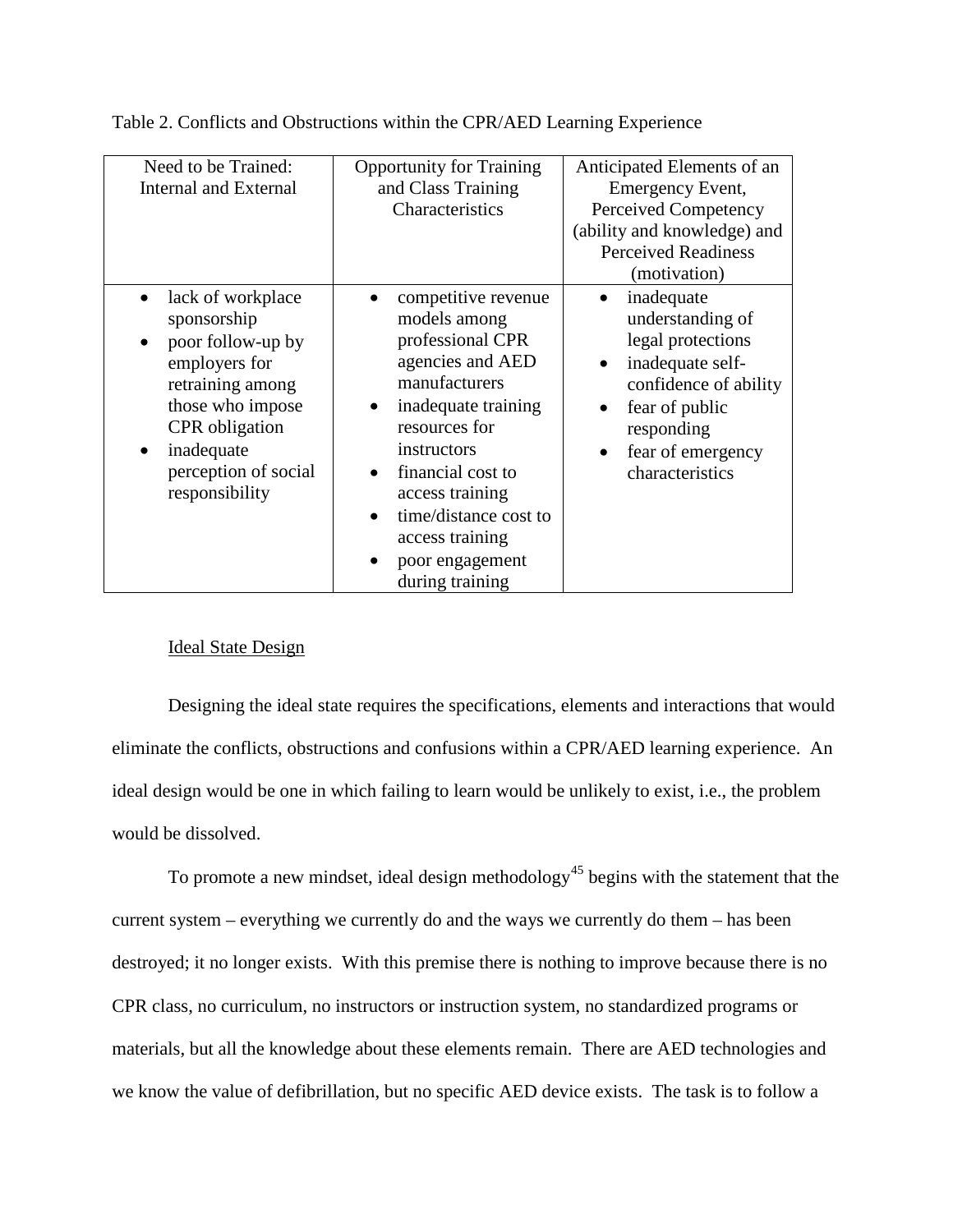set of guidelines (Table 3) to identify specifications, elements and characteristics of an "ideal CPR/AED learning experience that you would want and use." In order to gather multiple perspectives, the methodology engages a broad community of stakeholders who participate in the learning experience not merely those who write or approve training curricula. This has been described as an example of turning learning right side up.<sup>46</sup>

Table 3. Guidelines for Collecting Ideal Elements

Describe the characteristics of the ideal CPR/AED learning experience for you. What elements or characteristics should be present?

Elements must be technologically feasible: they must exist or can be made to exist in the current environment.

Elements must be operationally viable: they must be able to function in the current environment.

- You are designing from "nothing."
- There is nothing in place at present and so nothing to improve.
- Focus on what you want your ideal.
- Do not focus on what is not needed.
- If you disagree offer an alternative.
- Hold one conversation at a time.
- Stay focused on the task.
- Encourage wild ideas.
- Go for quantity.
- Be visual.
- Defer judgment.
- Build on the ideas of others.
- Do not worry about resources.
- Do not worry about implementation.

Five design collection sessions were held which collected elements from approximately 100 people. Approximately 35 representatives from pre-hospital EMS systems, AED manufacturing, CPR professional societies, government health and regulatory agencies, CPR education and curriculum design, and CPR/AED research attended a conference<sup>[47](#page-32-4)</sup> which included an ideal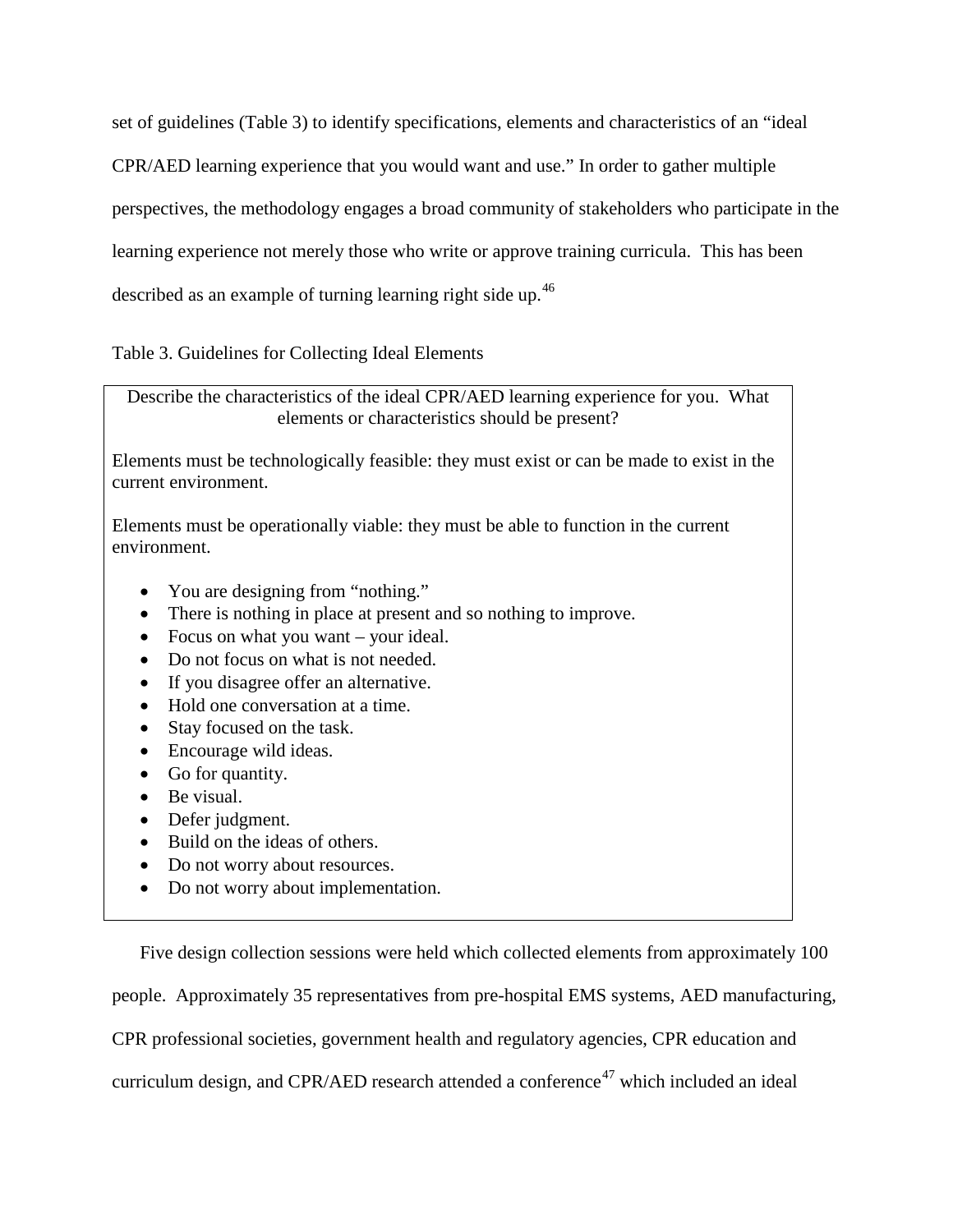design session. The other sessions included a dinner and design workshop attended by graduate students, faculty, staff and public safety officials from the University of Pennsylvania; attendees of a community CPR class conducted in Philadelphia by the American Red Cross; interviews with nonmedical and medical friends, colleagues, family members, coworkers and neighbors; and members of the project team. The sessions produced 250 elements that that were assigned to eight categories.

*Organizational and personal values* refer to government, media, industry and popular culture leaders and celebrities, educators, role models, and parents who should instill a sense of urgency and value in efforts and attitudes that promote CPR/AED learning, responding and SCA survival. CPR/AED competency should be recognized as a basic expectation of the services delivered by essential agencies. Being aware, prepared and competent to respond with CPR/AED competency should be part of organizational expectations, social learning, and family planning for all members. CPR/AED should be encouraged and supported as part of a healthy lifestyle.

*Advocacy* refers to multimedia public awareness campaigns that should promote and reinforce helping others as a basic responsibility of being a member of any community. Positive public figures such as sport and movie personalities and other cultural leaders and experts should spread the message of CPR/AED as responsible citizenry based on the constructionist principle<sup>48</sup>which argues that reality is a socially created state. Such figures should reframe what is "cool" and "right" giving more power to the engine of social and cultural change. Multimedia integration of the benefits of CPR/AED to the community should promote norms based on the Anticipatory Principle<sup>51</sup> which argues that by continuously showing a positive image of the future, people and groups will move toward it.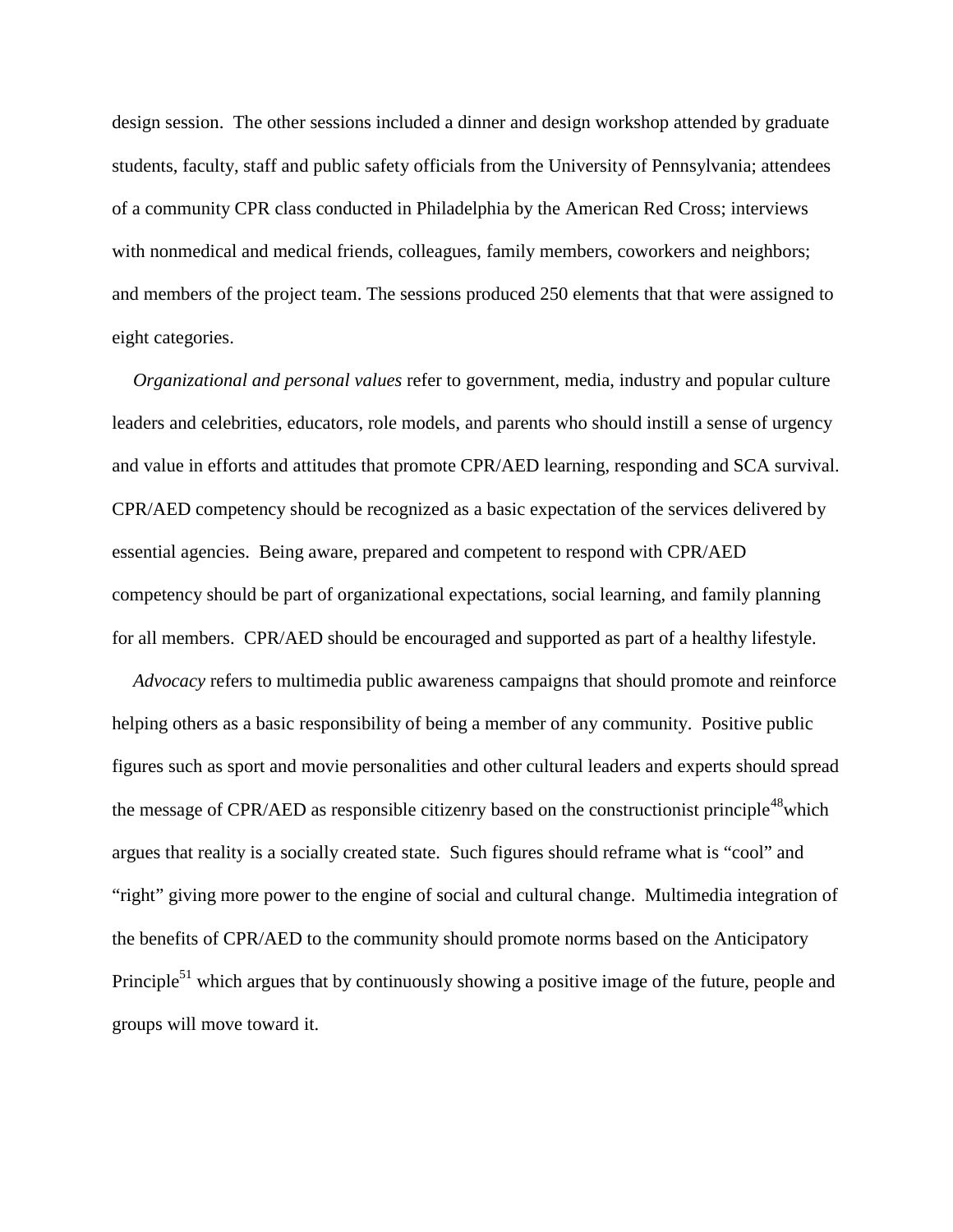*Access* refers to opportunities of acquiring and requiring CPR competency and AED devices. Barriers and conflicts such as cost and availability should be eliminated whenever possible. Devices should be available on all public transportation and public safety vehicles. AEDs should be required, i.e., part of the building code for all public places similar to the requirement for fire extinguishers. Being competent to respond and use an AED should be an expectation of any job which has face-to-face interaction with the public.

*Training and maintaining performance competency* concerns providing the consistent and repeated message - that everyone should be competent because we all have personal responsibility and could have an opportunity to help save a life - should be embedded into the curriculum of all education. Using positive stories of response and survival, and distressing stories of the failure of responding such as of 1964 death of Kitty Genovese<sup>[49](#page-32-6)</sup> should be used to enable understanding of societal norms and behaviors of responsible citizens. Multiple and simplified methods to acquire and maintain competency should be available.

*Technology* in the form of personal rescue technology (PRT) should be available for any person to carry in a smart phone or worn separately within a watch or necklace or pin, or which could be implanted as a microchip. PRT should provide guidance and reassurance to inform one if CPR/AED is needed. It should alert EMS of one's location and it should locate the closest AED. It should also communicate with EMS or another emergency agency as a *Cardiac* "OnStar<sup>M</sup>" when any AED is brought to the scene by providing a two-way channel with rescue professionals who can provide audio support and feedback during bystander rescue efforts until EMS arrives.

Examples of *social computing and networking* includes forums, blogs, and social media which should be harnessed to support and enhance community forces toward CPR/AED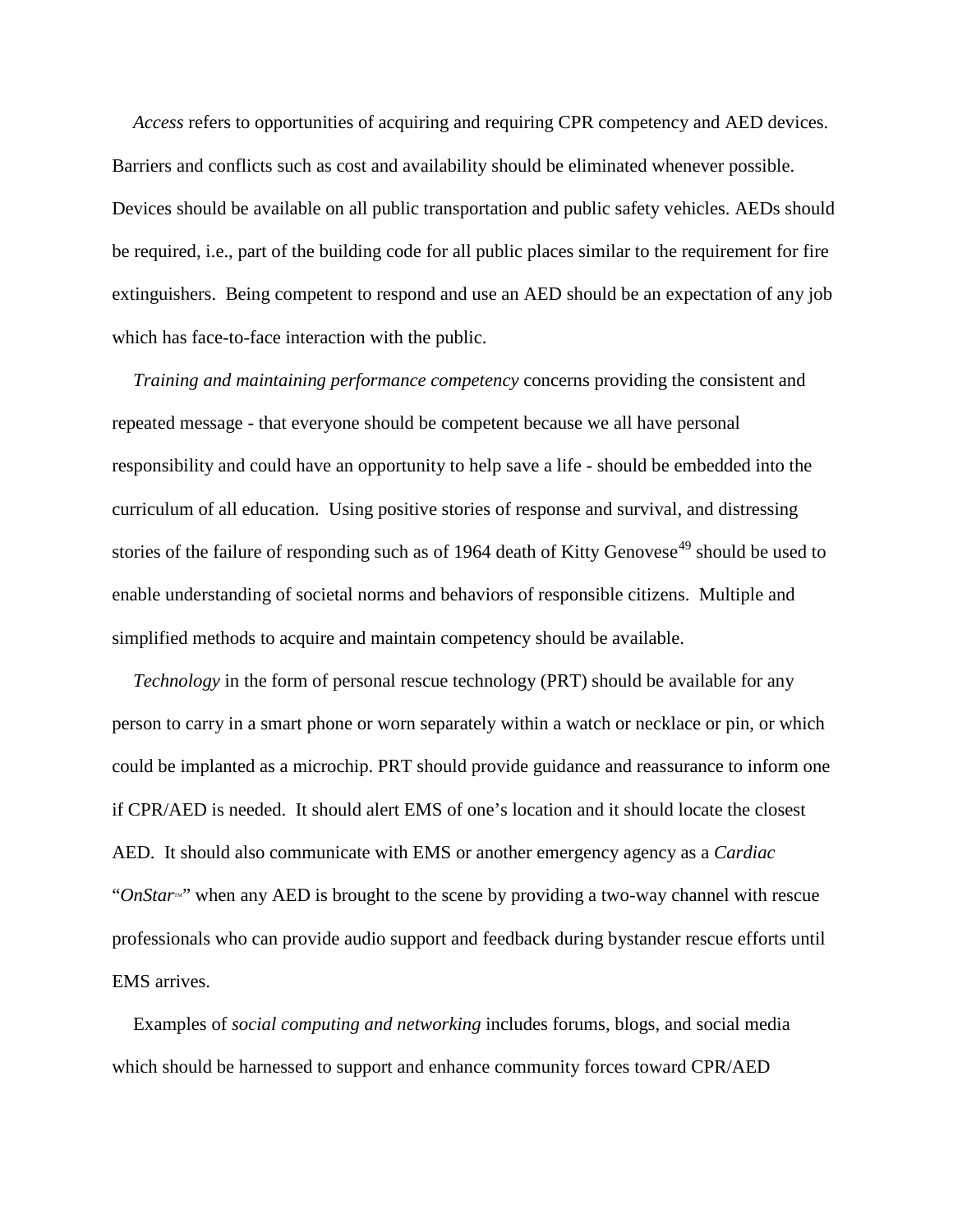responding. Crowd-source competitions<sup>[50](#page-32-7)</sup> and games should be connected to learning and use of CPR and an AED. Social sites such as *Facebook* and *LinkedIn* should have categories to describe or present one's competency to perform CPR and use an AED.

*Health risk and responsibility* refer to a system in which those who choose to engage in risky health behaviors that are negative and a burden to the health system should have these actions bundled with positive health behaviors. If one has the right to purchase tobacco products this should include the obligation of showing AED/CPR competency.

*Financial* resources should be allocated and directed to strengthen the containing culture of CPR/AED societal values. There should be distributed and organized CPR/AED networks that work with corporate, public, private, government, and nonprofit organizations. Regulated banks and financial institutions that hold or trade financial assets or provide loans to US citizens should provide funding for their physical locations that ensure CPR/AED competency for clients who visit. The National highway, aviation and marine transportation systems should have in place in all locations CPR/AED competency in order to ensure access of citizen lifesaving. Funds should be drawn in part from fines imposed on citizens and organizations that violate safe transportation policies.

When accepting the premise that the current system no longer exits and given the opportunity to suggest the design elements of an ideal CPR/AED learning experience, participants suggested that CPR/AED should *not* be a distinct skill acquired in a training class taught by instructors in a classroom setting. Instead (Figure 2), the CPR/AED learning experience should be supported, embedded and integrated into a broad containing system with three core structures: education, popular culture, and work and formal organizations.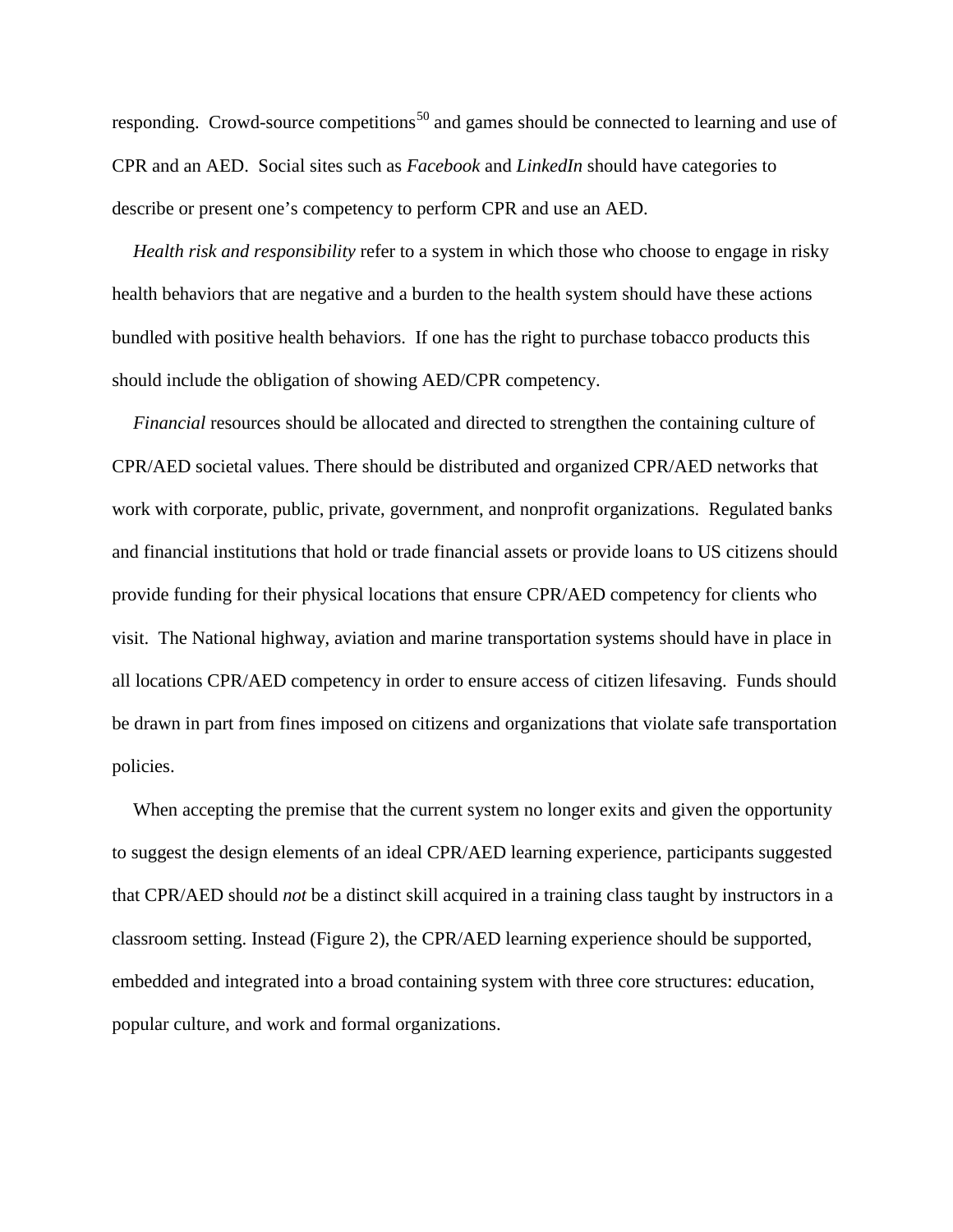# Figure 2. Ideal CPR/AED Learning System



# **Discussion**

### Gaps, Resources, and Recommendations

The gap between the current and an ideal design is closed by selecting characteristics from the ideal and incorporating them into the current system. The following are recommendations that could be considered for immediate implementation. Resource planning which defines and determines the allocation of resources was not addressed in this pilot project. The implementation plan and the controls necessary for evaluation, monitoring and feedback were also not addressed.

1. State, city and local agencies should clearly describe and promote the protections of the Good Samaritan Law regarding CPR/AED responding. Statements should be available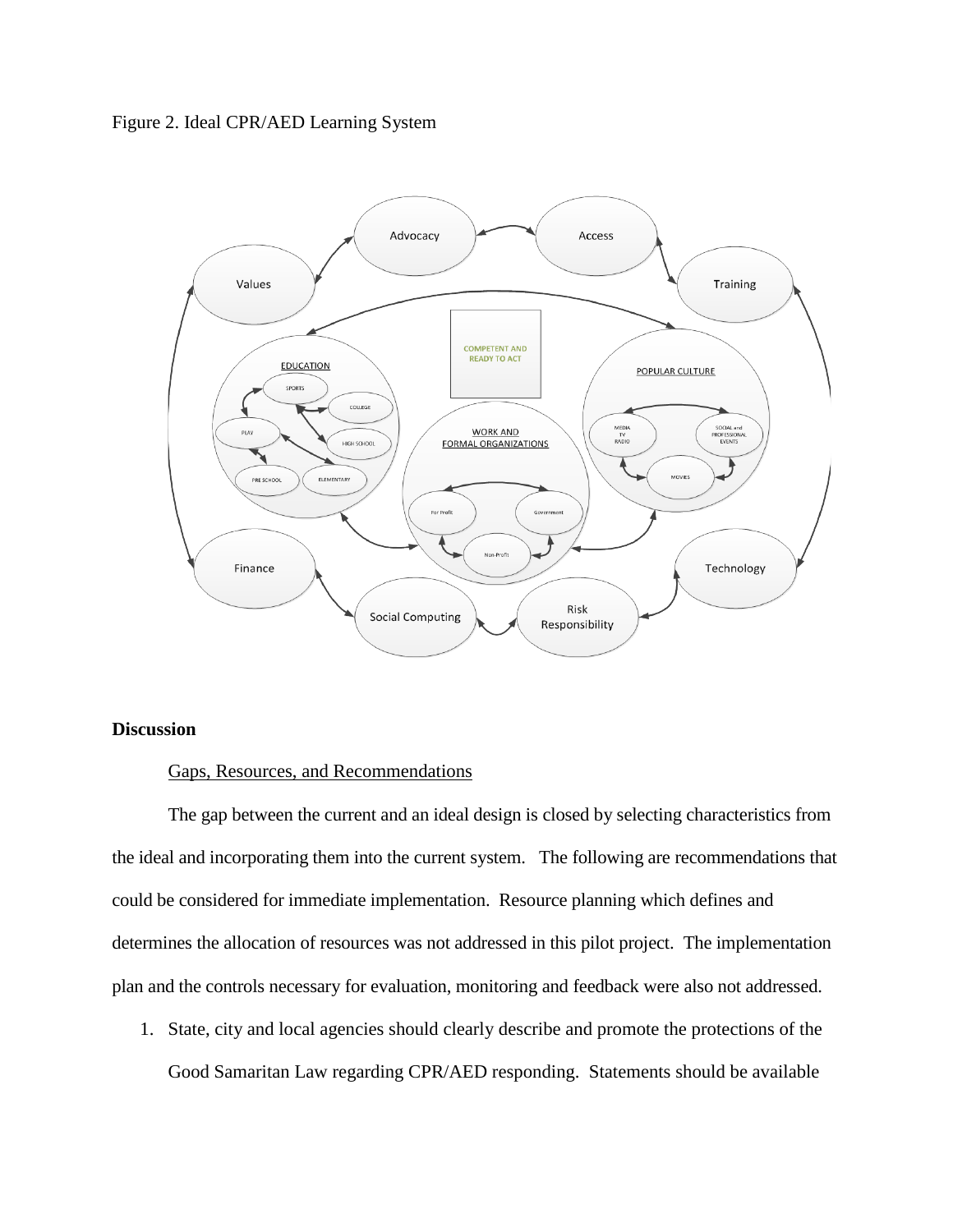and posted in all schools, workplaces and other venues explaining how personal litigation has been controlled, should not be considered a reasonable excuse for inaction, and encouraging responses. Brief and clear statements about how protection against disease can be quickly controlled or avoided when responding should be included.

- 2. Every CPR/AED course completion card should contain a statement indicating the protections provided by the Good Samaritan Law.
- 3. Proper response to SCA via CPR/AED should be combined with proper response to fire or other similar threats whenever facility rehearsal drills are held. SCA has a much higher risk/probability of death than from smoke/fire  $(1:7 \text{ vs } 1:1,419)^{51}$  $(1:7 \text{ vs } 1:1,419)^{51}$  $(1:7 \text{ vs } 1:1,419)^{51}$  and may be needed at the same time.
- 4. When group CPR/AED training and retraining classes are held, participants should demonstrate their performance in the presence of available bystanders who do not join the class. To demystify and build broader awareness that CPR/AED is a community expectation, it should be visible and modeled beyond the training room.
- 5. The educational system should integrate dialogue, knowledge, and competency about SCA, CPR and AEDs beginning in preschool, and progressing in complexity with grade levels. Preschool children from 2 years to 5 years should build the concept of helping others with appropriate stories and games. Elementary students should engage in role playing scenarios involving helping a person in distress including use of CPR/AED. Hands-only CPR should be taught in middle school. High school and college students should learn how to combine CPR with an AED, and competency should be a requirement for participation in all high school and college sports, and for graduation.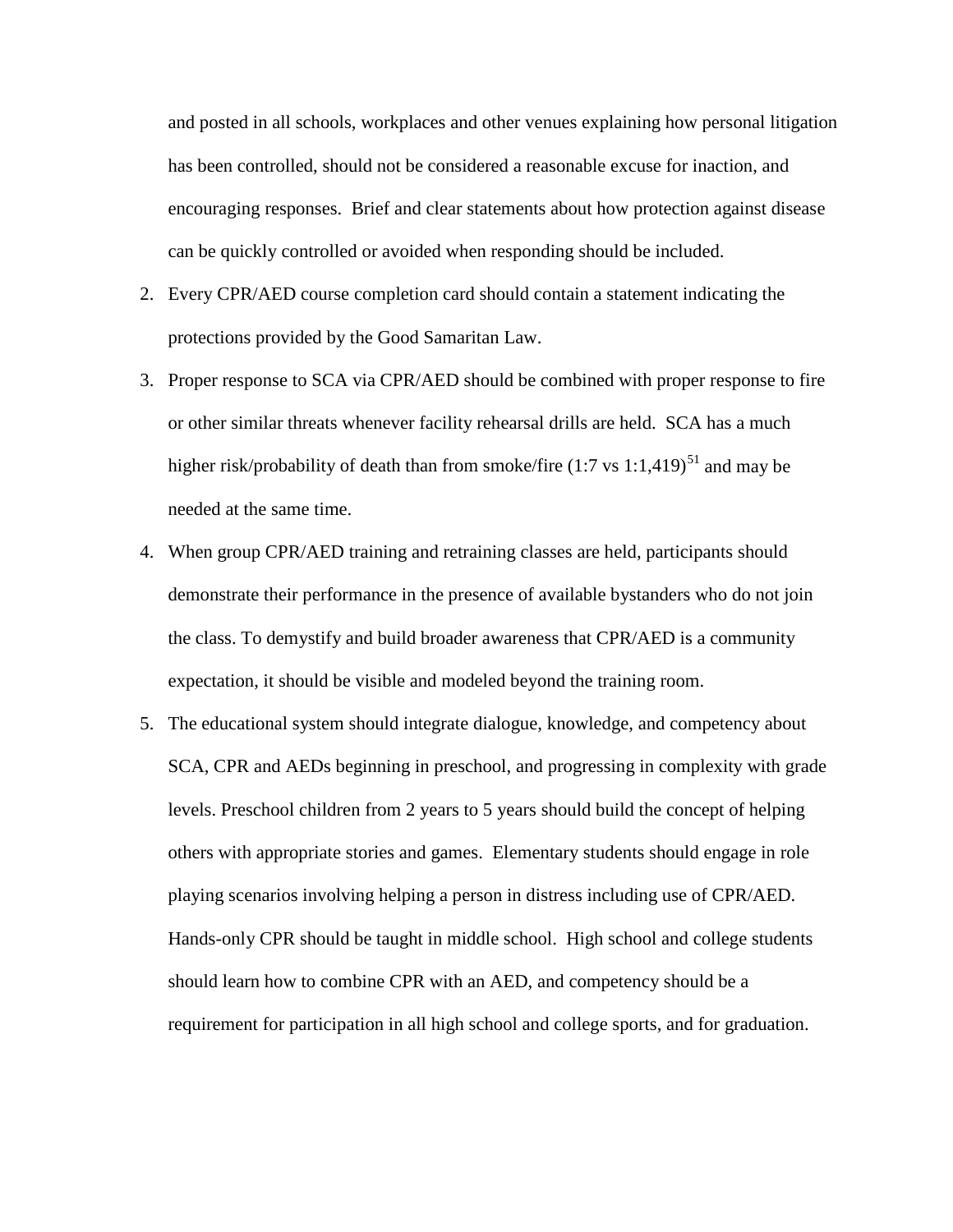- 6. Opportunities should be available online where one can practice and be assessed with feedback for competency in CPR/AED use. Plug-on simulation devices and 3-D immersion training games that use virtual reality to respond to SCA with CPR and to use an AED should be available to anyone with internet access.
- 7. CPR/AED training and assessment should be without financial cost to any individual. Costs should be borne by the social, educational, professional, financial and insurance agencies which benefit financially from SCA survival in the community.
- 8. All smart phones should have a CPR application that at a minimum enables one to receive CPR instructions with compression timing, and which reminds one to ask a bystander to call 911 and to seek the closest AED. All smart phones should have an AED application that at a minimum enables one to receive AED instructions.
- 9. The right to provide SCA risk behaviors such as but not limited to tobacco industry manufacturers should be bundled with the obligation to support community SCA responding such as providing public service information, sponsorship of CPR/AED training and/or equipment, online education services, and other learning elements.
- 10. US national highway, aviation and marine transportation systems should have in place in all appropriate locations CPR/AED support systems. The access model common in airports could inform agencies how AEDs, CPR-trained people, and signage can be a core operational service obligation.

#### Summary

Using systems thinking for inquiry and design for methodology, we identified elements and interactions that facilitate and obstruct the CPR/AED learning experience. Although only a sub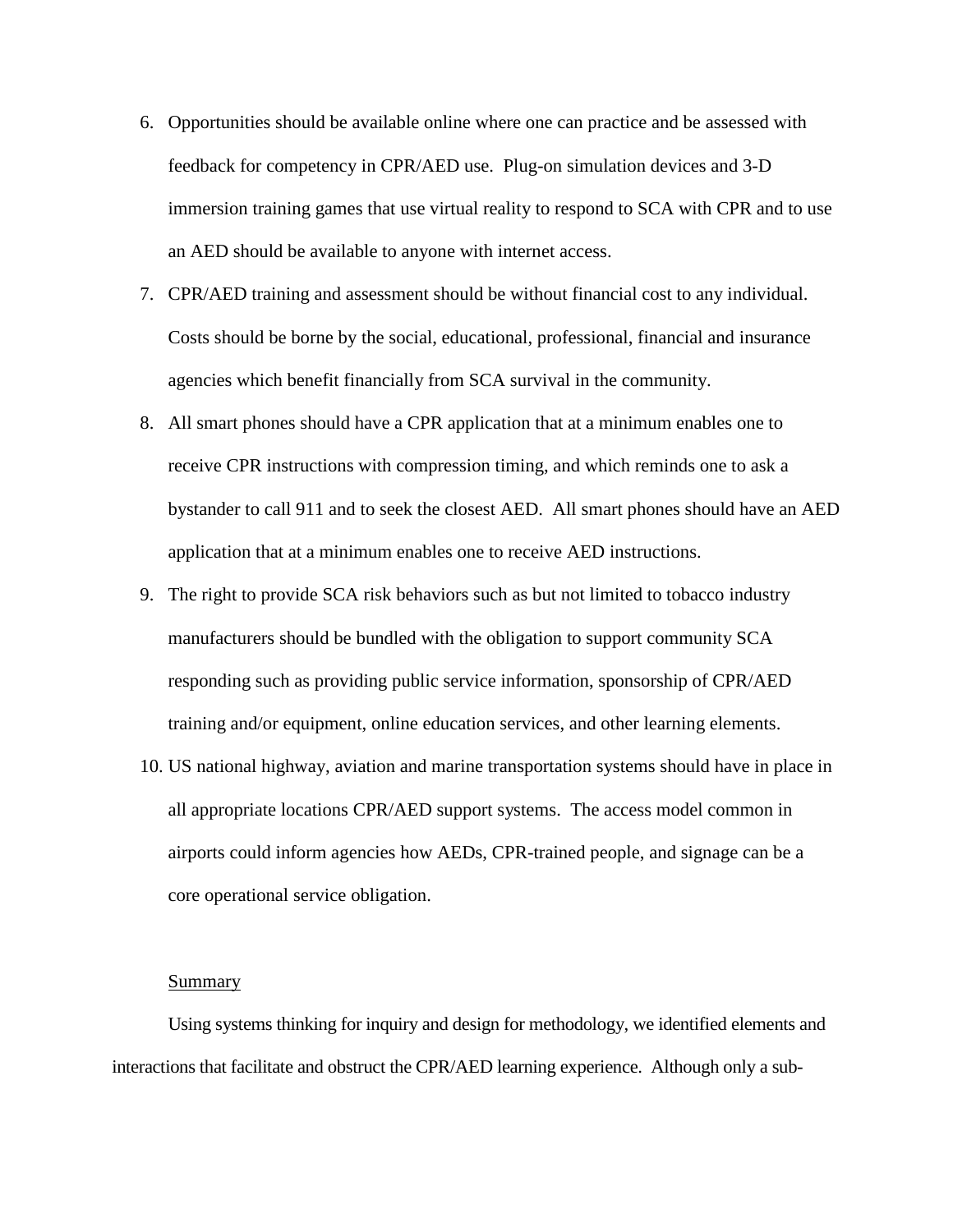system, the current design argues that a similar approach may be applied to better understand to improve outcomes associated with SCA in the community. We identified an ideal design one important characteristic of which was that it did not include traditional modes of training as the primary mode of learning. Rather, by reframing the problem and expanding the forces of influence to include broad elements of education, social culture and the organizational workplace, it seems possible to increase the probability that when confronted with SCA almost anyone would appropriately respond.

Philosophers of science<sup>[52](#page-32-9)</sup> remind us that when there is a predominantly accepted thesis or way of understanding something we should continue to study it in order to gain full understanding. The broad community of scientists, researchers, educators, practitioners, policy makers, and others should continue to apply analysis and the scientific method when trying to improve survival following SCA overall and when trying to improve the CPR/AED learning experience. But we should also present challenges – an antithesis - based on different assumptions which give rise to different ways of thinking and different methods of solving, in order to seek new outcomes. One example is the systems approach and use of design methodologies. When the accepted thesis and the challenging antithesis are considered together they can lead to synthesis, a fuller understanding of both positions and improved outcomes for this important problem.

#### **Caveat**

Future systems thinking and design methodology work should interview members from other stakeholder groups who are part of the CPR/AED learning system in order to expand and improve understanding of the current mess. There should be additional idealized design and interactive planning sessions in order to collect more elements that could improve an ideal design; one that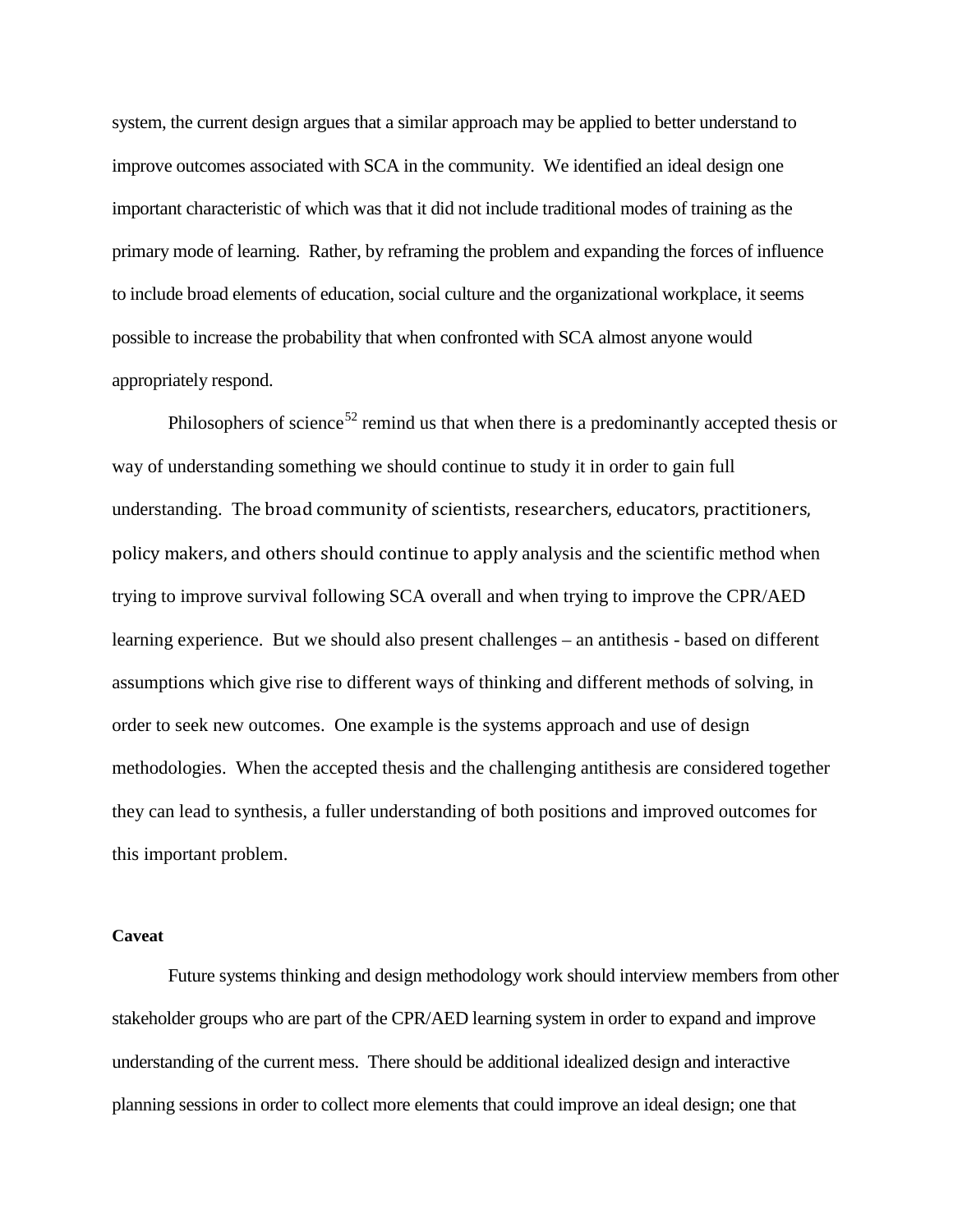accounts for all current and anticipated conflicts and obstructions, and dissolves this subsystem problem within the larger problem of poor SCA survival. We should continue to seek improvements for the current design by selecting from the ideal design.

#### **Notes**

**\_\_\_\_\_\_\_\_\_\_\_\_\_\_\_\_\_\_\_\_\_\_\_**

<sup>a</sup> History of CPR, American Heart Association. Retrieved August 23, 2013 from: [http://www.heart.org/HEARTORG/CPRAndECC/WhatisCPR/CPRFactsandStats/History-of-](http://www.heart.org/HEARTORG/CPRAndECC/WhatisCPR/CPRFactsandStats/History-of-CPR_UCM_307549_Article.jsp)[CPR\\_UCM\\_307549\\_Article.jsp](http://www.heart.org/HEARTORG/CPRAndECC/WhatisCPR/CPRFactsandStats/History-of-CPR_UCM_307549_Article.jsp)

<sup>b</sup>Interview questions with other stakeholders follow different lines of inquiry because their interests differ from those of the direct learner/performer. For example, while some aspects of training activities overlap, CPR/AED instructors choose to participate or not for reasons that are different from those of participants. Indeed, each group of stakeholders in an organizational system has their own set of interests, purposes and obligations, yet all have impact on the CPR/AED learning experience of nonmedical learners. Interviews are necessary, therefore, with community Emergency Medical Service (EMS) providers such as fire, police and safety groups who respond to a 911 call and may take over responsibility of the patient upon arrival; representatives of professional societies such as the American Heart Association, American Red Cross and National Safety Council which govern and control the training curriculum for instructors and for bystanders, and which create and sell the training materials bundled with CPR/AED classes; CPR manikin and AED manufacturers who design and sell products to be used by the person being trained and by a bystander who witnesses SCA; representatives of groups which write and enforce CPR/AED legal and regulatory policies which drive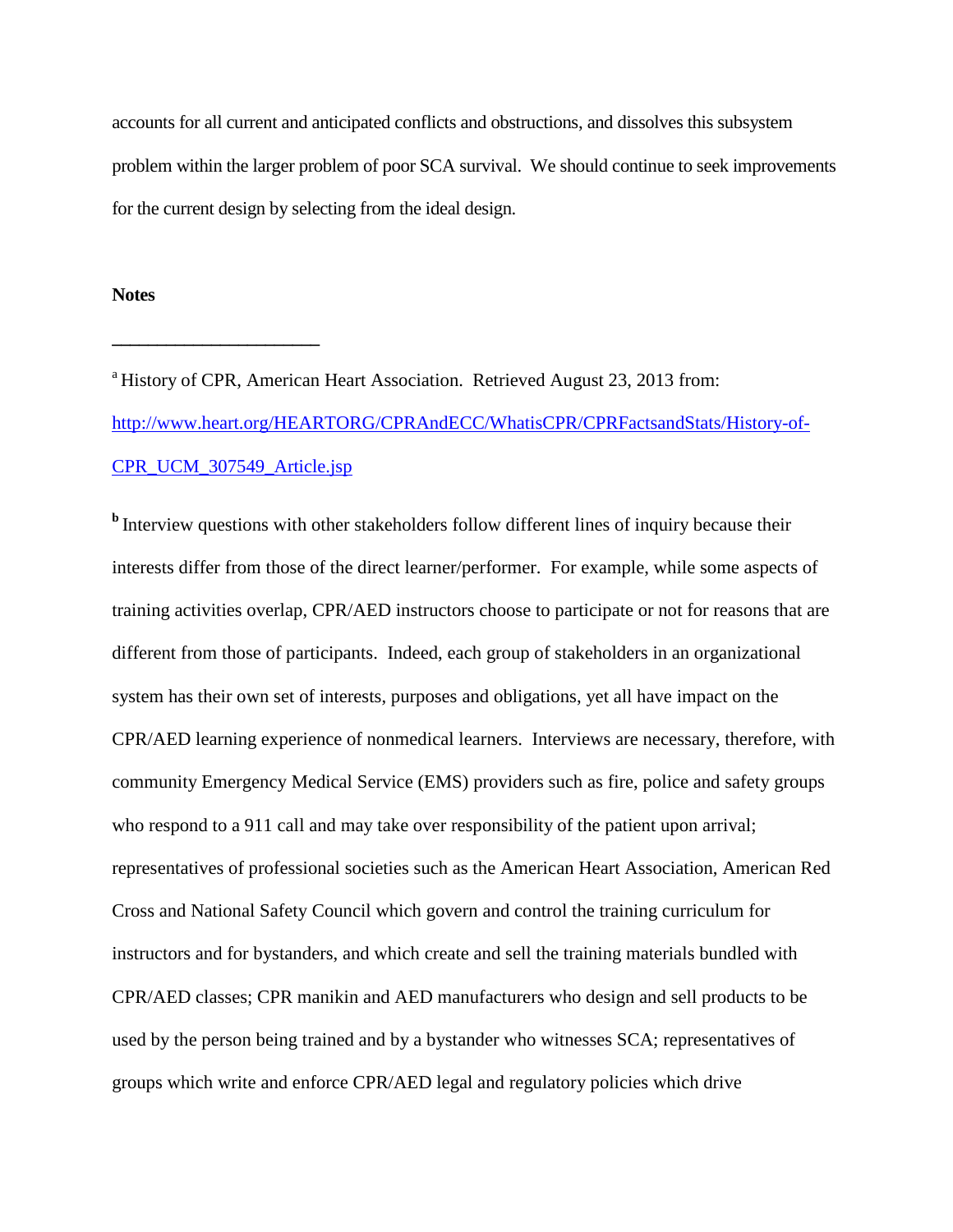occupational requirements for training such as the Occupational Safety and Health Administration and Food and Drug Administration; organizations that have risk or other regulatory control policies that impact personal and/or employer-employee CPR/AED behaviors such as insurance companies and building facilities management; and local and regional administrative personnel who have professional or assigned responsibility or control over CPR/AED programs or activities in OOH public and private environments. The mess formulation elements for these groups were not collected for this project.

#### **References**

<sup>2</sup> Becker L, Eisenberg M, Fahrenbruch C, Cobb L, Public locations of cardiac arrest: implications for public access defibrillation. *Circulation*. 1998; 97:2106-9.

<sup>3</sup> Weisfeldt ML, Everson-Stewart S, Sitlani C, et al., for Resuscitation Outcomes Consortium (ROC) Investigators. Ventricular tachyarrhythmias after cardiac arrest in public versus at home. *N Engl J Med.* 2011;364:313-21.

<sup>4</sup> Vadeboncoeur T, Bobrow BJ, Clark L, et al. The Save Hearts in Arizona Registry and Education (SHARE) program: who is performing CPR and where are they doing it? *Resuscitation*. 2007;75(1):68-75.

<sup>5</sup> Nichol G, Thomas E, Callaway CW, Hedges J, Powell JL, Aufderheide TP, Rea T, Lowe R, Brown T, Dreyer J, Davis D, Idris A, Stiell I; Resuscitation Outcomes Consortium Investigators.

<sup>&</sup>lt;sup>1</sup> Go AS, Dariush Mozaffarian, V, Roger L, et al. Heart Disease and Stroke Statistics—2013 Update. A Report From the American Heart Association. *Circulation.* 2013; 127: e6-e245. j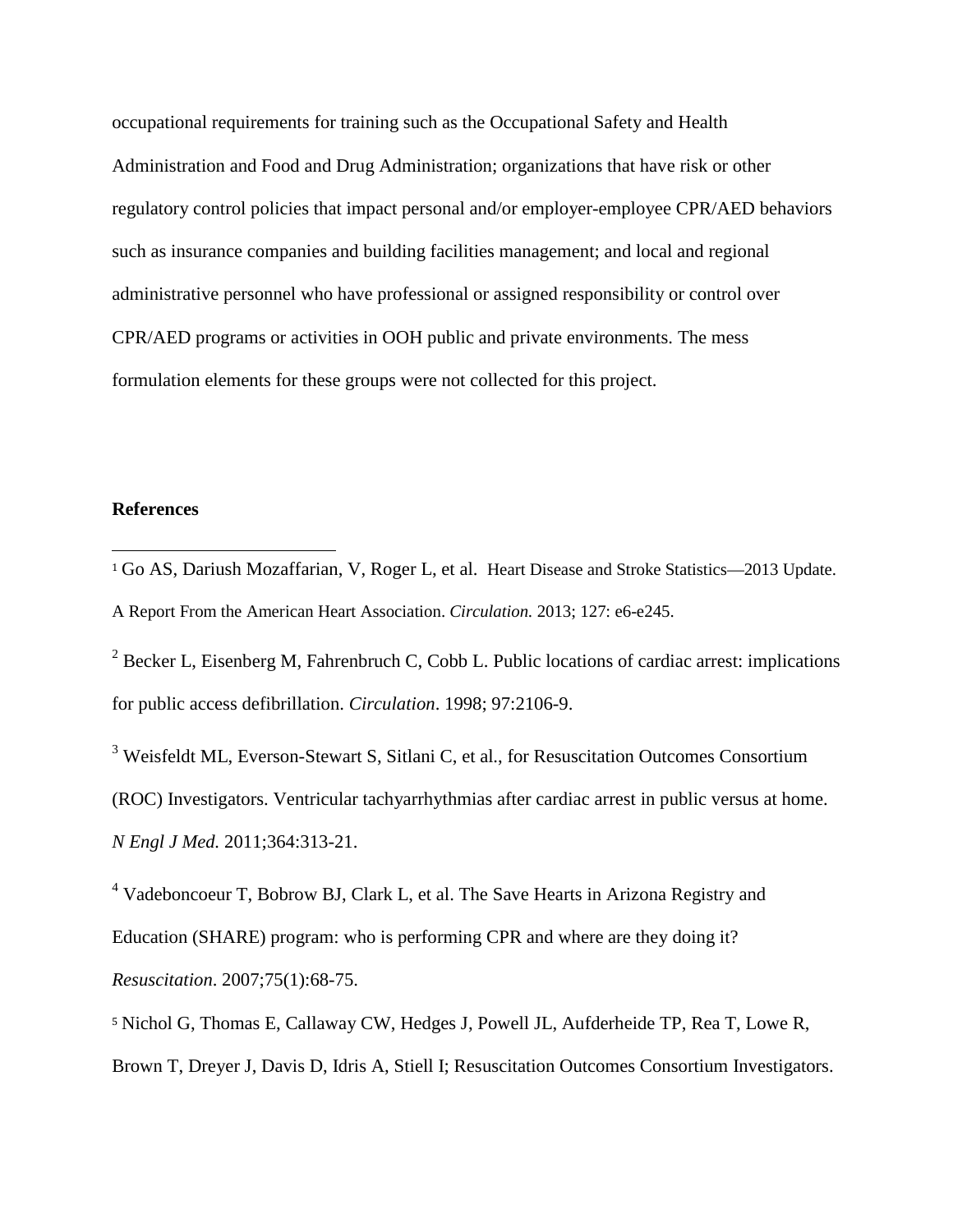Regional variation in out-of-hospital cardiac arrest incidence and outcome. *JAMA*. 2008;300:1423–1431. j

<span id="page-26-5"></span><sup>6</sup> Public Health Seattle and King County Division of Emergency Medical Services 2013 Annual Report to the King County Council September 2013. Emergency Medical Services Division, Public Health – Seattle & King County, 401 5th Ave, Suite 1200, Seattle, WA 98104. Available at:<http://www.kingcounty.gov/healthservices/health/ems.aspx>

<span id="page-26-6"></span><sup>7</sup> Abrams HC, Moyer PH, Dyer KS. A model of survival from out-of-hospital cardiac arrest using the Boston EMS arrest registry. *Resuscitation*. 2011;82(8):999-1003.

<span id="page-26-7"></span><sup>8</sup> Wallace SK, Abella BS, Shofer FS, Leary M, Agarwal AK, Mechem CC, Gaieski DF, Becker LB, Neumar RW, Band RA. Effect of time of day on prehospital care and outcomes after out-ofhospital cardiac arrest. *Circulation*. 2013 Apr 16;127(15):1591-6.

<span id="page-26-8"></span><span id="page-26-1"></span><span id="page-26-0"></span><sup>9</sup> Eckstein M, Stratton SJ, Chan LS. Cardiac arrest resuscitation evaluation in Los Angeles: CARE-LA. *Ann Emerg Med*. 2005 May;45(5):504-9.

<span id="page-26-9"></span><span id="page-26-2"></span> $10$  Eisenberg MS, Copass MK, Hallstrom AP, et al. Treatment of out-of-hospital cardiac arrests with rapid defibrillation by emergency medical technicians. *NEnglJMed.* 1980;302:1379–1383.

<span id="page-26-10"></span><sup>11</sup> Whitcomb J, Blackman V. Cardiopulmonary Resuscitation: How Far Have We Come? *Dimensions of Critical Care Nursing.* 2007;26(1);16,12.

<span id="page-26-11"></span><span id="page-26-3"></span><sup>12</sup>Part 12: From science to survival – strengthening the chain of survival in every community: how to ensure effectiveness. *Circulation.* 2000;102:I-358.

<span id="page-26-12"></span><span id="page-26-4"></span> $13$ Cummins RO, Ornato JP, Thies WH, Pepe PE. Improving survival from sudden cardiac arrest: the "chain of survival" concept. A statement for health professionals from the Advanced Cardiac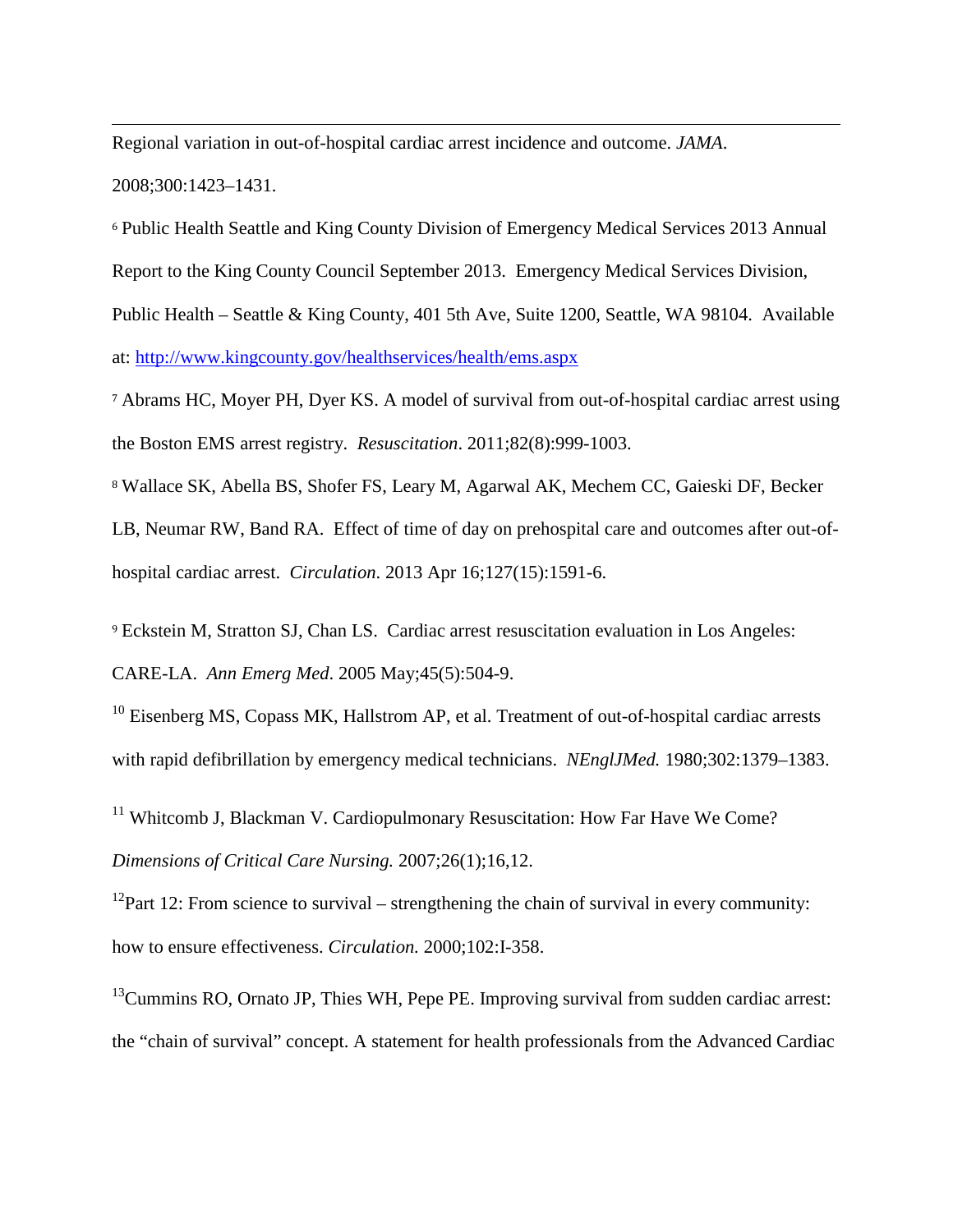Life Support Subcommittee and the Emergency Cardiac Care Committee, American Heart Association. *Circulation.* 1991;83 (5):1832-47. j

<span id="page-27-0"></span><sup>14</sup> Field JM, Hazinski MF, Sayre MR, et al. Part 1: Executive Summary: 2010 American Heart Association Guidelines for Cardiopulmonary Resuscitation and Emergency Cardiovascular Care. *Circulation.* 2010;122:S640-56.

<span id="page-27-1"></span><sup>15</sup> Larsen MP, Eisenberg MS, Cummins RO, Hallstrom AP. Predicting survival from out-ofhospital cardiac arrest: a graphic model. *Ann Emerg Med*. 1993*;*22*:*1652-8.

<sup>16</sup> Williamson LJ, Larsen PD, Tzeng YC, Galletly DC. Effect of automatic external defibrillator audio prompts on cardiopulmonary resuscitation performance. *Emerg Med J.* 2005;22:140-3.

<sup>17</sup> Yeung J, Meeks R, Edelson D, Gao F, Soar J, Perkin GD. The use of CPR feedback/prompt devices during training and CPR performance: A systematic review. *Resuscitation*. 2009;80(7);743-51.

<sup>18</sup> Mosesso Jr VN, Shapiro A, Stein K, Kurkett K, Wang H. Effects of AED device features on performance by untrained laypersons. *Resuscitation*. 2009;80(11):1285-9.

<sup>19</sup> Hazinski MF, Nolan JP, Billi, JP, et al. Part 1: Executive Summary, 2010 International Consensus on Cardiopulmonary Resuscitation and Emergency Cardiovascular Care Science with Treatment Recommendations. *Circulation.* 2010;122:S250-75.

<sup>20</sup> Institute of Medicine, To Err is Human: Building a Safer Health System Brief Report. Retrieved August 23, 2013 from: [http://www.iom.edu/~/media/Files/Report%20Files/1999/To-](http://www.iom.edu/%7E/media/Files/Report%20Files/1999/To-Err-is-Human/To%20Err%20is%20Human%201999%20%20report%20brief.pdf)[Err-is-Human/To%20Err%20is%20Human%201999%20%20report%20brief.pdf.](http://www.iom.edu/%7E/media/Files/Report%20Files/1999/To-Err-is-Human/To%20Err%20is%20Human%201999%20%20report%20brief.pdf) Full report is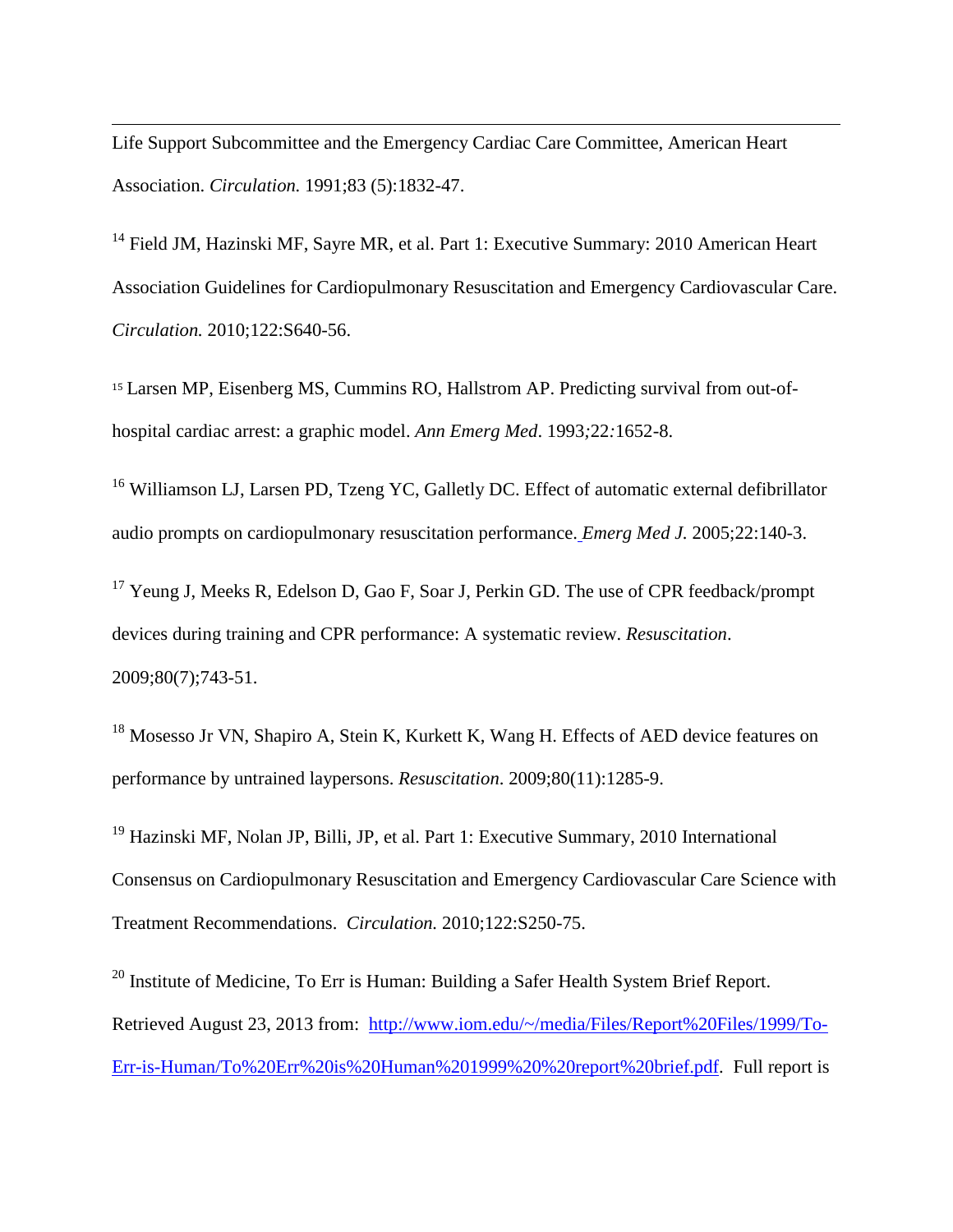available in Kohn, LT, Corrigan JM, Donaldson MS. (eds.) *To err is human: building a safer health system*. Institute of Medicine (IoM), Committee on Quality of Health Care in America, National Academies Press, Vol. 627, 2000. j

<sup>21</sup> World Health Organization. *Everybody's Business: Strengthening Health Systems to Improve Health Outcomes: WHO's Framework for Action*. Geneva:World Health Organization, 2007.

<sup>22</sup> Deming WE. *The New Economics for Industry, Government & Education*. Cambridge: Massachusetts Institute of Technology Center for Advanced Engineering Study, 1993.

<span id="page-28-0"></span><sup>23</sup> Kimball AW. Errors of the third kind in statistical consulting. *Journal of the American Statistical Association*. 1957;52(278): 133-142.

<span id="page-28-1"></span><sup>24</sup> Lyles M. Formulating strategic problems: empirical analysis and model development. *Strategic Management Journal*. 1981;2:61-75.

<sup>25</sup> Rittel H, Webber M. Dilemmas in a general theory of planning. *Policy Sciences*. 1973;4:155– 169.

<span id="page-28-3"></span><span id="page-28-2"></span><sup>26</sup> Colbert CY, Ogden PE, Ownby AR, Bowe C. Systems-based practice in graduate medical education: systems thinking as the missing foundational construct. *Teach Learn Med*. 2011;23(2):179-85.

<span id="page-28-4"></span><sup>27</sup> West GB. The importance of quantitative systemic thinking in medicine. *The Lancet*. 2012; 379(9825):1551-1559.

<sup>28</sup> Golden, BR, Martin, RL. Aligning the stars: Using systems thinking to (re)design Canadian healthcare. *Healthcare Quarterly.* 2004;7(4):34-42.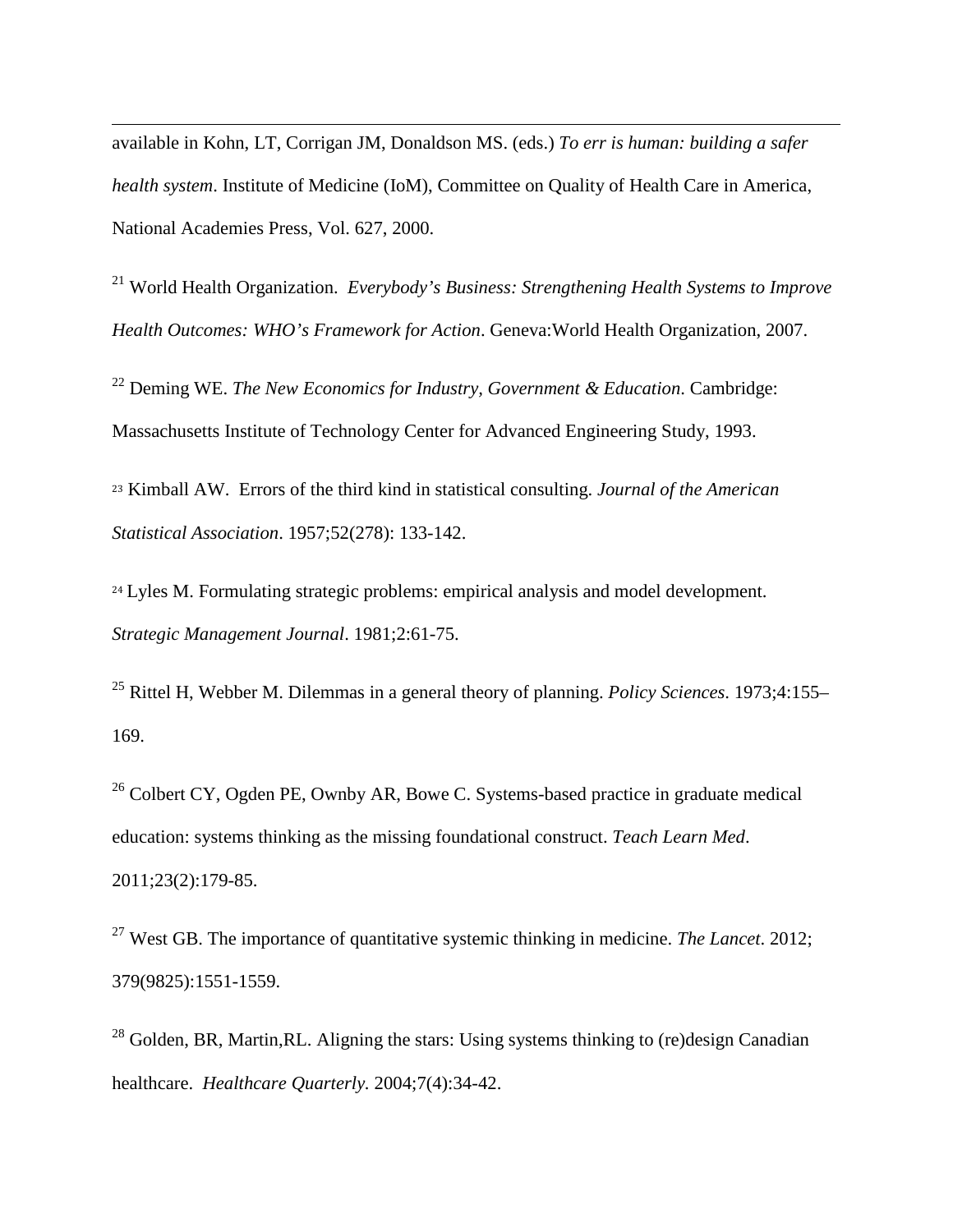<sup>29</sup> De Savigny D, Adam, T (Eds). *Systems thinking for health systems strengthening*. Alliance for Health Policy and Systems Research, World Health Organization, 2009

<span id="page-29-0"></span><sup>30</sup> Bevan H, Robert G, Bate P, Maher L, Wells J. Using a design approach to assist large-scale organizational change: 'Ten High Impact Changes' to improve the National Health Service in England. *The Journal of Applied Behavioral Science.* 2007;43:135-152.

<span id="page-29-3"></span><span id="page-29-2"></span><span id="page-29-1"></span><sup>31</sup> Field J. Death to Discharge - Surviving the System: Coronary Reperfusion for Out-of-Hospital Cardiac Arrest. *American Heart Association Science News,* July 15, 2013. Commentary on Peberdy MA, Donnino MW, Callaway CW, DiMaio JM, Geocadin RG, Ghaemmaghami CA, Jacobs AK, Kern KB, Levy JH, Link MS, Menon V, Ornato JP, Pinto DS, Sugarman J, Yannopoulos D, Ferguson TB Jr; on behalf of the American Heart Association Emergency Cardiovascular Care Committee and the Council on Cardiopulmonary, Critical Care, Perioperative and Resuscitation. Impact of percutaneous coronary intervention performance reporting on cardiac resuscitation centers: a scientific statement from the American Heart Association. *Circulation*. 2013, published online before print July 15, 2013. Retrieved August 23, 2013 from: [http://my.americanheart.org/professional/ScienceNews/Science-News-](http://my.americanheart.org/professional/ScienceNews/Science-News-Commentary-for-Exercise-Standards-6-10-13_UCM_452904_Article.jsp)[Commentary-for-Exercise-Standards-6-10-13\\_UCM\\_452904\\_Article.jsp](http://my.americanheart.org/professional/ScienceNews/Science-News-Commentary-for-Exercise-Standards-6-10-13_UCM_452904_Article.jsp)

<sup>32</sup> Bardy GH. A critic's assessment of our approach to cardiac arrest. *N Engl J Med.*  2011;364:374-37.

<sup>33</sup> Eisenberg MS. *Resuscitate! How Your Community Can Improve Survival from Sudden Cardiac Arrest.* Seattle: University of Washington Press, 2009.

<sup>34</sup> Søreide E, Morrison L, Hillman K, Monsieurs K, Sunde K, Zideman D, Eisenberg M, Sterz F, Nadkarni VM, Soar J, Nolan JP; Utstein Formula for Survival Collaborators. The formula for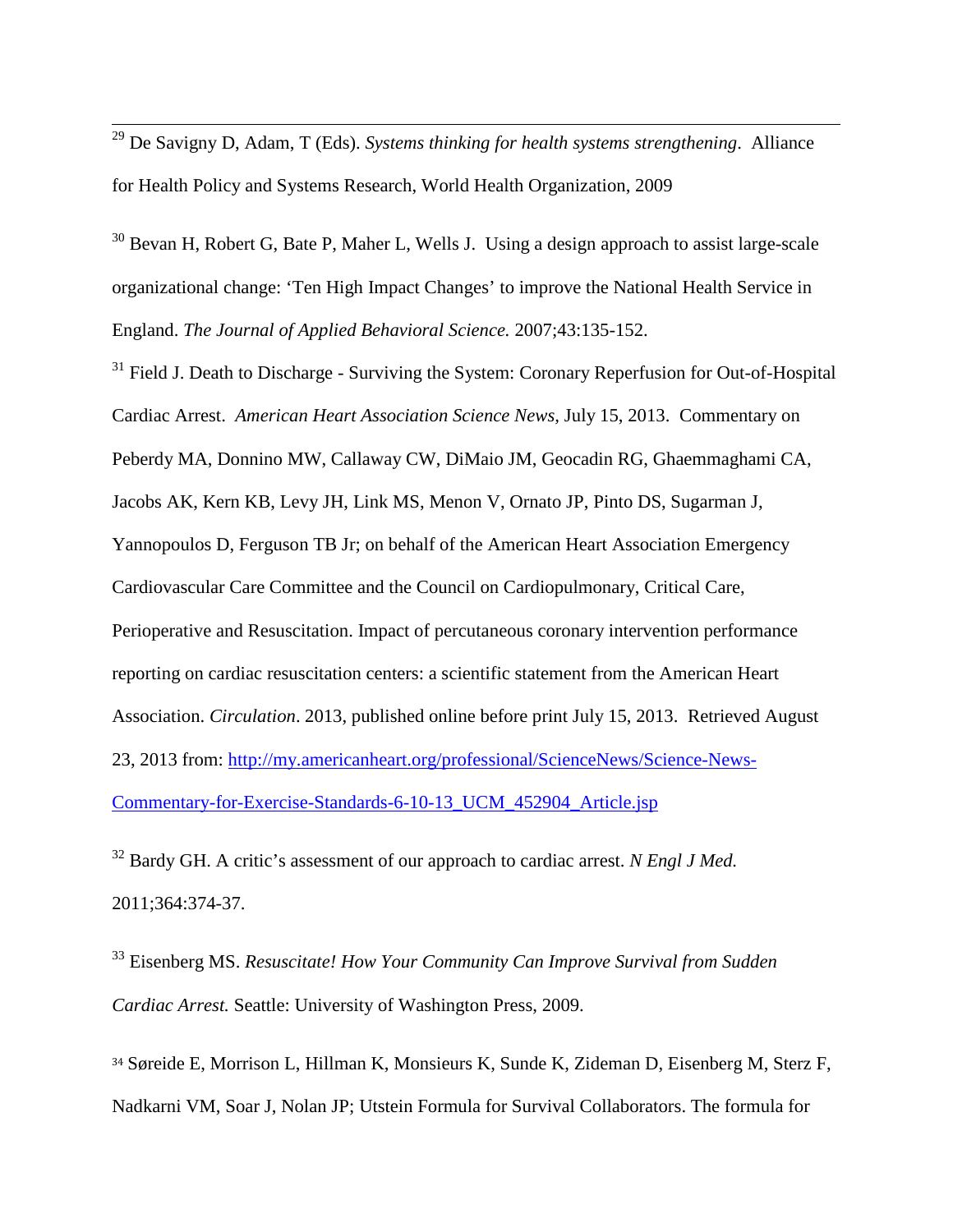<span id="page-30-4"></span>survival in resuscitation. Resuscitation, 2013 Aug 3. pii: S0300-9572(13)00389-4. [Epub ahead of print]. <http://www.ncbi.nlm.nih.gov/pubmed/23917078> j

<span id="page-30-5"></span>35Starr LM. Rethinking SCA at work. *Occup Health Safety*. 2007;76(2):55-63.

<sup>36</sup> Conklin EJ. Wicked problems and social complexity. In, *Dialogue Mappings: Building Shared Understanding of Wicked Problems.* CogNexus Institute, 2010.

<span id="page-30-6"></span><sup>37</sup> Ackoff RL. The art and science of mess management. *Interfaces*. 1981;11(1):20–26.

<sup>38</sup> Starr LM, Braslow A. New thinking about SCA survival: Relying on the chain of survival model alone is not enough to improve SCA survival in your community. *Journal of Emergency Medical Services,* February 28, 2011. Retrieved August 23, 2013 from:

*<http://www.jems.com/article/patient-care/new-thinking-about-sca-surviva>*.

<sup>39</sup> Conklin J. *Dialogue mapping : building shared understanding of wicked problems*. Chichester, England: Wiley, 2006.

<span id="page-30-0"></span><sup>40</sup> Mitroff II, Alpaslan CM, Mason RO. The Messy Business of Management. *MIT Sloan Management Review*, September 18, 2012. Retrieved August 23, 2013 from: [http://sloanreview.mit.edu/article/the-messy-business-of-management/.](http://sloanreview.mit.edu/article/the-messy-business-of-management/)

<span id="page-30-7"></span><span id="page-30-1"></span><sup>41</sup> Ackoff RL. *Re-creating the corporation: A design of organizations for the 21<sup>st</sup> century. New* York: Oxford University Press, 1999.

<span id="page-30-8"></span><span id="page-30-2"></span><sup>42</sup> Jackson MC. *Systems thinking: creative holism for managers*. John Wiley & Sons, Inc.: Chichester, UK, 2003.

<span id="page-30-9"></span><span id="page-30-3"></span><sup>43</sup> Chaning Bete Company, distributor of American Heart Association Training Products, CPR Prompt® Training And Practice Adult/Child Manikin 5-Pack (Blue). Retrieved August 23, 2013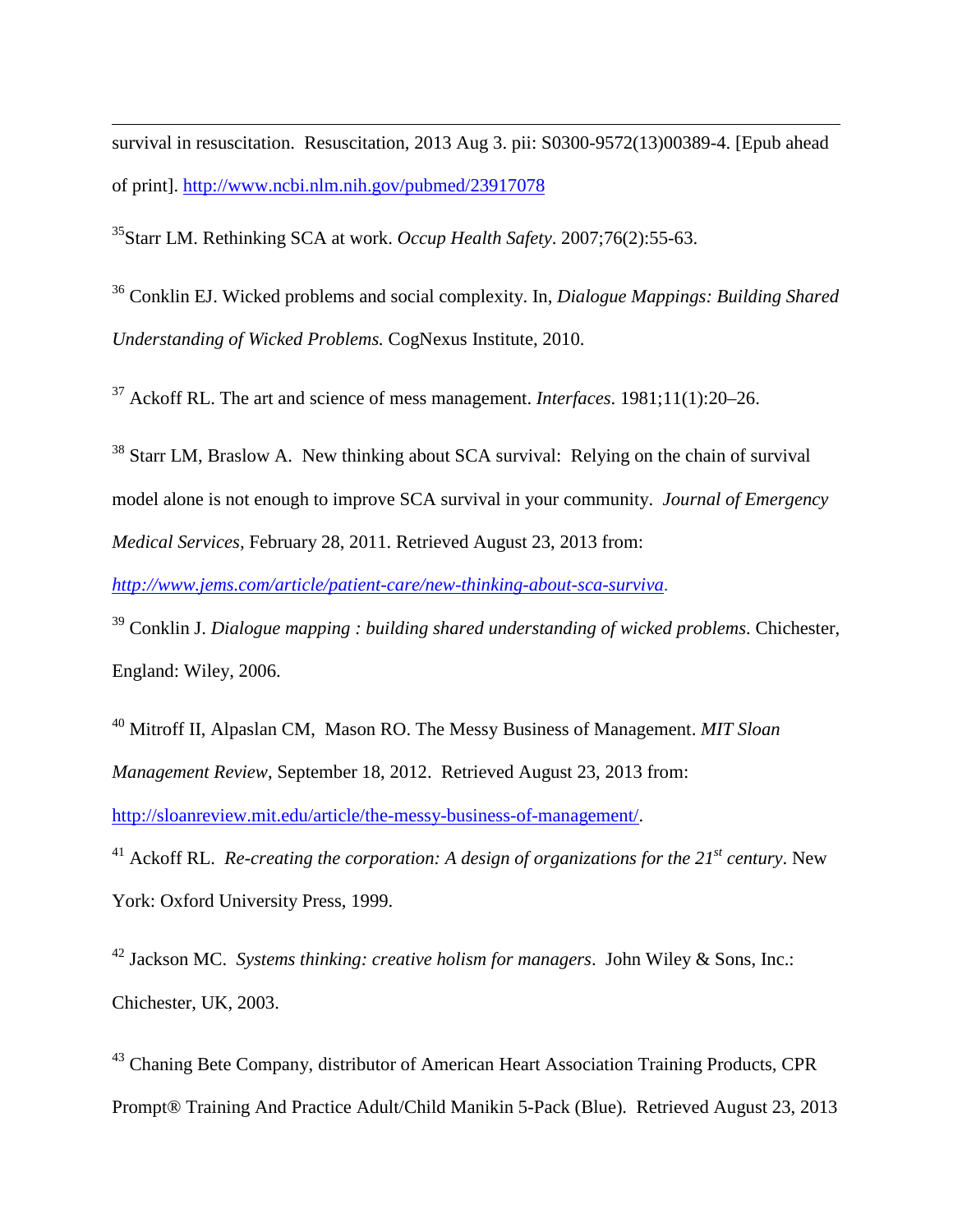from: [http://shop.aha.channing](http://shop.aha.channing-bete.com/onlinestore/item_ed.html?iid=177275&pr=434.95&pr1=&pr2=&dd=LF06100U_ed_1.html)j

[bete.com/onlinestore/item\\_ed.html?iid=177275&pr=434.95&pr1=&pr2=&dd=LF06100U\\_ed\\_1.](http://shop.aha.channing-bete.com/onlinestore/item_ed.html?iid=177275&pr=434.95&pr1=&pr2=&dd=LF06100U_ed_1.html) [html](http://shop.aha.channing-bete.com/onlinestore/item_ed.html?iid=177275&pr=434.95&pr1=&pr2=&dd=LF06100U_ed_1.html)

<span id="page-31-1"></span><span id="page-31-0"></span><sup>44</sup> AED Brands, 3640 Kennesaw N. Industrial Pkwy, Suite A, Kennesaw, GA 30144. Retrieved August 23, 2013 from: [http://www.aedbrands.com/defibrillator.](http://www.aedbrands.com/defibrillator)

<span id="page-31-2"></span><sup>45</sup> Haftor DM. An Evaluation of R. L. Ackoff's Interactive Planning: A case-based approach. *Systemic Practice and Action Research*. 2011; 24(4):355-378.

<span id="page-31-3"></span><sup>46</sup> Ackoff RL, Greenberg D. *Turning learning right side up*. Upper Saddle River, NJ: Prentice Hall, 2008.

<span id="page-31-4"></span><sup>47</sup> Systems Approach for Improving SCA Survival Conference. University of Pennsylvania, April 29, 2011. Retrieved August 23, 2013 from: [http://www.sca-aware.org/sca-news/penn](http://www.sca-aware.org/sca-news/penn-researchers-host-meeting-to-explore-systems-approach-for-improving-sca-survival)[researchers-host-meeting-to-explore-systems-approach-for-improving-sca-survival](http://www.sca-aware.org/sca-news/penn-researchers-host-meeting-to-explore-systems-approach-for-improving-sca-survival)

<span id="page-31-5"></span><sup>48</sup> Whitney D, Trosten-Bloom A. *The Power of Appreciative Inquiry*: *A Practical Guide to Positive Change*, San Francisco: Berrett-Koehler Publishers, 2003.

<span id="page-31-6"></span><sup>49</sup> Darley JM, Latané B. Bystander intervention in emergencies: diffusion of responsibility. *Journal of Personality and Social Psychology*. 1968;*8*(4);377-383.

<span id="page-31-7"></span><sup>50</sup> Merchant RM, Asch DA, Hershey JS, Griffis H, Hill S, Saynisch O, Leung A, Asch JM, Lozada K, Nadkarni L, Kilaru J, Branas CC, Starr LM, Shofer F, Nichol G, Becker LB. A Crowdsourcing innovation challenge to locate and map automated external defibrillators. *Circulation: Cardiovascular Quality and Outcomes*. 2013;6: 229-236.